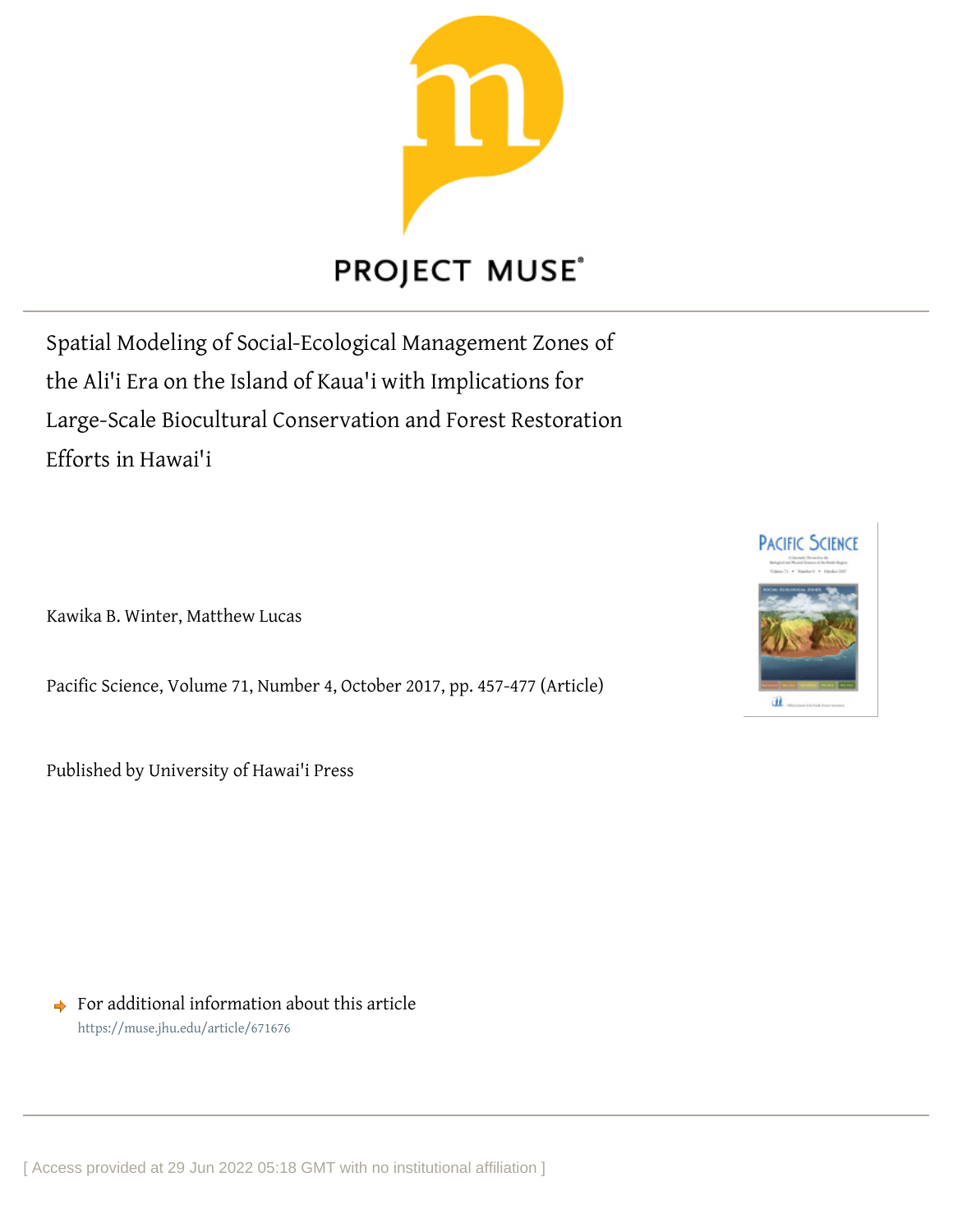# **Spatial Modeling of Social-Ecological Management Zones of the Ali'i Era on the Island of Kaua'i with Implications for Large-Scale Biocultural Conservation and Forest Restoration Efforts in Hawai'i**<sup>1</sup>

Kawika B. Winter<sup>2,3,4</sup> and Matthew Lucas<sup>2,3</sup>

**Abstract:** Policy makers and resource managers in Hawai'i often look to the ancient Hawaiian system of resource management, known as the ahupua'a system, as a holistic and sustainable mountains-to-sea model for restoration of social-ecological system health and function. Many components of this ancient system, such as agriculture, aquaculture, and nearshore fishery management, have been documented, studied, and revived in the name of both sustainability and perpetuation of Hawai'i's indigenous culture. One relatively glaring hole in the context of our understanding of this ancient system is management of forest resources on a system (i.e., large-scale plant community) level. Five terms for identified and managed social-ecological zones, wao känaka, wao lä'au, wao nähele, wao kele, and wao akua, were used to delineate GIS layers in the model ahupua'a of Hä'ena. These were then extrapolated across the entire island of Kaua'i. The resulting map indicates that not all ahupua'a on Kaua'i had all five social-ecological zones, which gives valuable insight into how upland regions of the various ahupua'a may have been managed in the ali'i era. This research has implications for contemporary approaches to large-scale biocultural conservation initiatives and other resource management plans that aim toward having broader community support for such efforts. Analysis shows that broad overlap between the ancient system and contemporary management zones exists, which implies that it may be feasible to adapt this ancient approach in the bureaucratic system of the contemporary era.

THE TERM social-ecological system (Berkes et al. 2003) is applied to a human-inecosystem paradigm, which recognizes that human management of and influence in ecosystems is so pervasive that lines delineating between ecosystems and human systems are completely arbitrary and without sound scientific justification. In Hawai'i, the social-

ecological system in the ali'i era, known as the ahupua'a system, has long been a research interest for insights into how human communities can live sustainably within Hawai'i's island systems (Handy et al. 1972, Mueller-Dombois 2007, Winter and McClatchey 2008, Gonschor and Beamer 2014) and thus has become a model of biocultural conservation efforts and large-scale resource management programs that take a people-in-system approach.

In this article in the vein of socialecological systems we contend that the term "social-ecological zone" can be applied to delineated management zones within such systems. These zones often differ from one another based on various factors such as substrate age/type, elevation, biological community, rainfall amounts, intensification of human presence/influence, restriction of certain practices, and other factors. The concept of social-ecological zones in the context

<sup>&</sup>lt;sup>1</sup> Manuscript accepted 11 December 2016.

<sup>2</sup> National Tropical Botanical Garden, 3530 Päpälina Road, Kaläheo, Hawai'i 96741.

<sup>3</sup> Department of Natural Resources and Environmental Management, College of Tropical Agriculture and Human Resources, University of Hawai'i at Mänoa, 2500 Campus Road, Honolulu, Hawai'i 96822.

<sup>4</sup> Corresponding author (e-mail: kwinter@ntbg.org).

Pacific Science (2017), vol. 71, no. 4:457–477 doi:10.2984/71.4.5

Creative Commons Attribution-NonCommercial-NoDerivatives 4.0 International License. See BioOne (http://www.bioone.org/toc/pasc/current).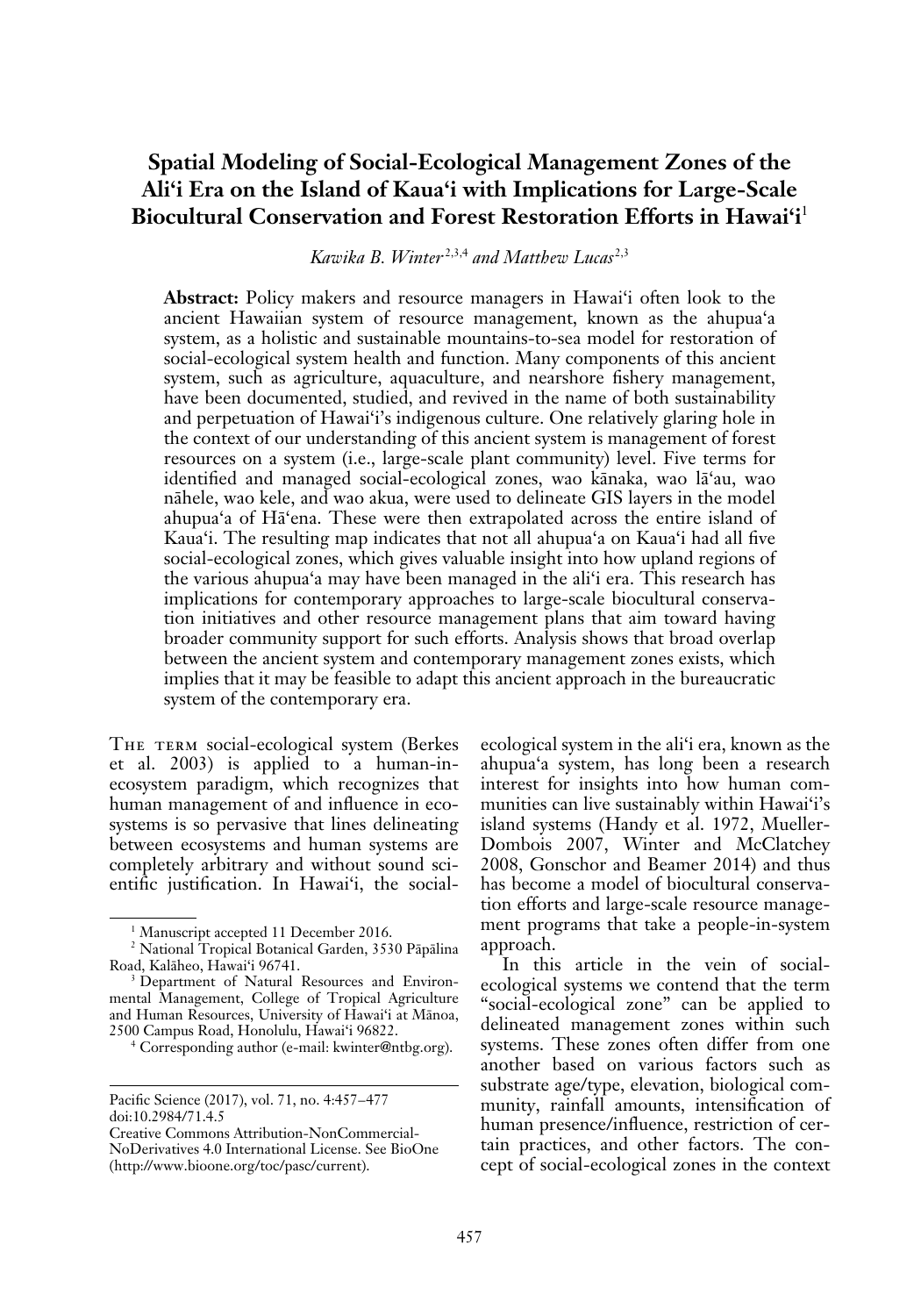of the ahupua'a system is the focus of this research.

# *The Ali'i Era in the Hawaiian Islands and the Ahupua'a System of Resource Management*

In the context of human presence in, and management of, social-ecological systems in the Hawaiian Islands there are several identifiable eras that mark major shifts in approaches to resource management (Table 1). In the initial settlement period it is likely that various cultural groups came to Hawai'i from different areas around the Pacific (Fornander 1919, Kamakau 1961), but relatively little has been documented from that era. Most notable among these are the Menehune and others whose cultures flourished before the ali'i era and who were historically documented during the ali'i era (Fornander 1919, Andrade 2008). The ali'i era began when a migratory expansion came out of Tahiti and settled in Hawai'i around 1,000 A.D. This approximate date is corroborated by archaeological data (Wilmshurst et al. 2010). The ali'i were a ruling class within this culture that eventually came to dominate the Hawaiian archipelago. They developed a structured and stratified system of management that was based on the 'ai kapu religious system (also known as the kapu system) (Malo 2006).

The ahupua'a system of resource management, which was utilized during the ali'i era, divided an island into more or less selfsustaining communities, the majority of which extended from the mountains out into the ocean (Figure 1). Governance grew increasingly centralized in this era, but resource management remained decentralized in that it was place-based, with regulations that adaptively managed according to species abundance (Handy et al. 1972) and other factors such as spawning periods for aquatic species (Titcomb 1972, Kahä'ulelio 2006).

The ali'i era ended with the abolishment of the kapu system in 1819 (Kame'eleihiwa 1992, Beamer 2014), an event that ushered in the kingdom era. Governance then moved more strongly toward a centralized system; yet despite that governance shift, resource management continued with the place-based paradigm of the ahupua'a system (Gonschor and Beamer 2014). The kingdom era lasted until the overthrow of the monarchy by a party of plantation owners and businessmen in 1893, which was then followed by annexation by the United States of America in 1898. This ushered in the territorial era, which then lasted until statehood in 1959, and resource management transitioned into a standardized bureaucratic system that was not set up to adaptively manage according to species abundance. The era since then is known as the contemporary era, which remains in a standardized, bureaucratic-governance paradigm.

Knowledge relating to the management of the major components within the ahupua'a system has some glaring holes. Much has been documented about agriculture systems (Handy et al. 1972), nearshore fishery management (Titcomb 1972, Kamakau 1976, Maly and Maly 2003*b*, Kahä'ulelio 2006), and aquaculture (Titcomb 1972, Wyban 1992) in the context of this management system; however, there is a paucity of information about the management of zones outside the habitation

The Different Eras That Correspond to Major Shifts in Approaches to Resource Management over the Course of History in the Hawaiian Archipelago

TABLE 1

| Period of History     | Era Designation  | Governance               | Resource Management      |
|-----------------------|------------------|--------------------------|--------------------------|
| $\sim 0 - 1,000$ A.D. | Pre-aliʻi era    | Decentralized            | Place-based, adaptive    |
| $~1,000-1819$         | Ali'i era        | Increasingly centralized | Place-based, adaptive    |
| 1819-1893             | Kingdom era      | Centralized              | Place-based, adaptive    |
| 1893–1959             | Territorial era  | Centralized              | Standardized bureaucracy |
| $1959$ -present       | Contemporary era | Centralized              | Standardized bureaucracy |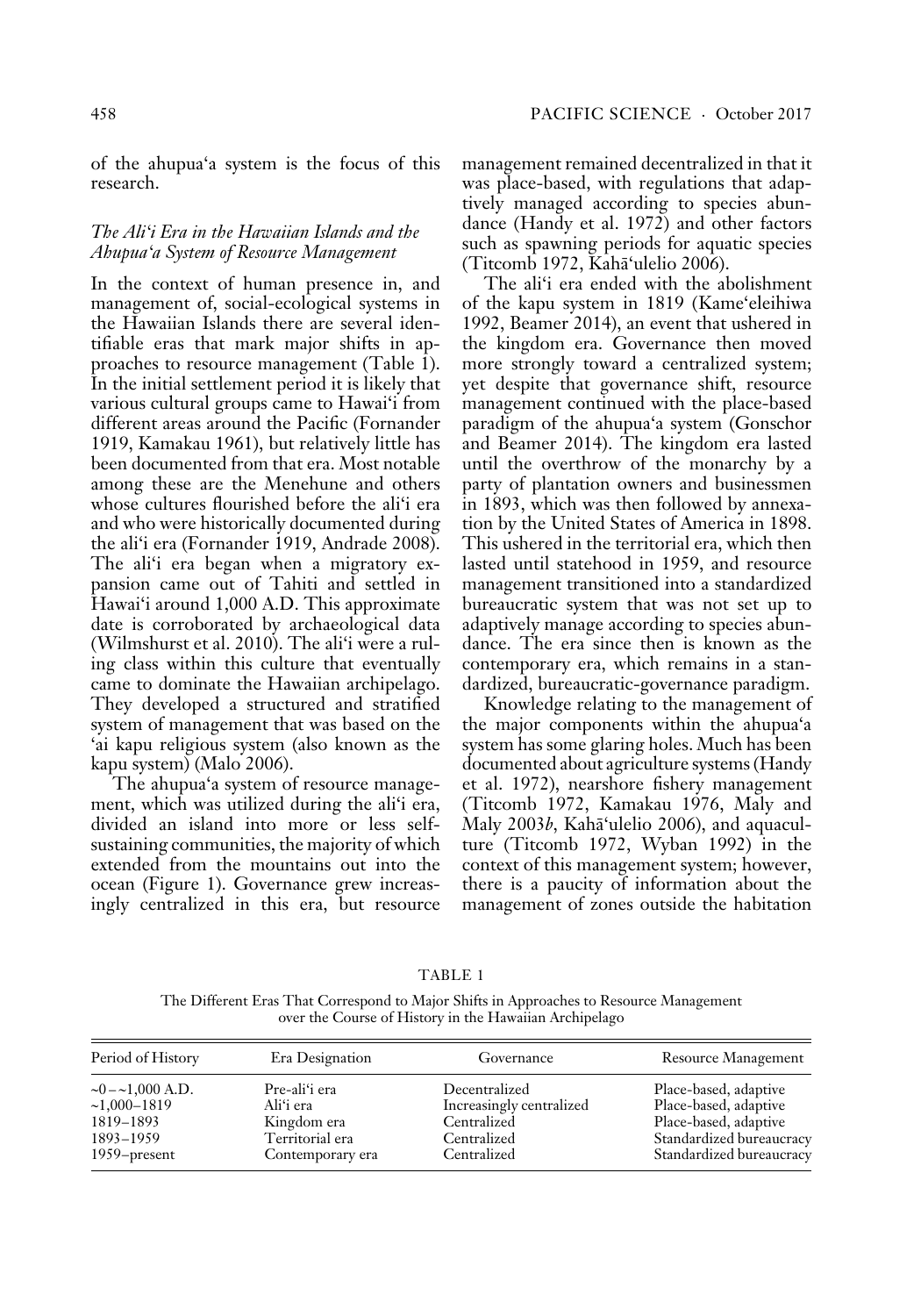

Figure 1. The boundaries of the ahupua'a system of resource management for the island of Kaua'i. GIS boundaries and names are delineated by the "historic ahupua'a" layer provided by the State of Hawai'i, Office of Hawaiian Affairs, and distributed by the Hawai'i state GIS program (http://planning.hawaii.gov/gis/download-gis-data/ ). The different colors represent moku (districts), and the gray lines represent ahupua'a boundaries, each of which is identified by name. The ahupua'a used as a model in this study, Hä'ena, is in the northwest corner of the moku of Halele'a (indicated with a star).

and field-cultivation zone, such as the agroforestry zone and other forested areas. This research aims to shed some light into that realm and advance our understanding of upland and forest-resource management under the ahupua'a system.

# *Similarities and Differences in Classification Systems within the Hawaiian Islands*

In the ali'i era, each of the main islands was an independent kingdom before unification of these into one unified, archipelagoencompassing kingdom after the turn of the nineteenth century (Kamakau 1961). Each kingdom had its own set of systems to understand the world around it, such as its own calendar (Abbott 1992), biological classification system (Winter 2012), and lexiconic variations (Pukui and Elbert 1986). These systems were similar but differed in a few key details. These differences likely came about as a similar worldview was applied onto island systems that were comparable, yet differed in key physical and biological variables such as substrate ages, topographies, elevations, ecological zones, and biological communities. This is likely to be particularly true between the older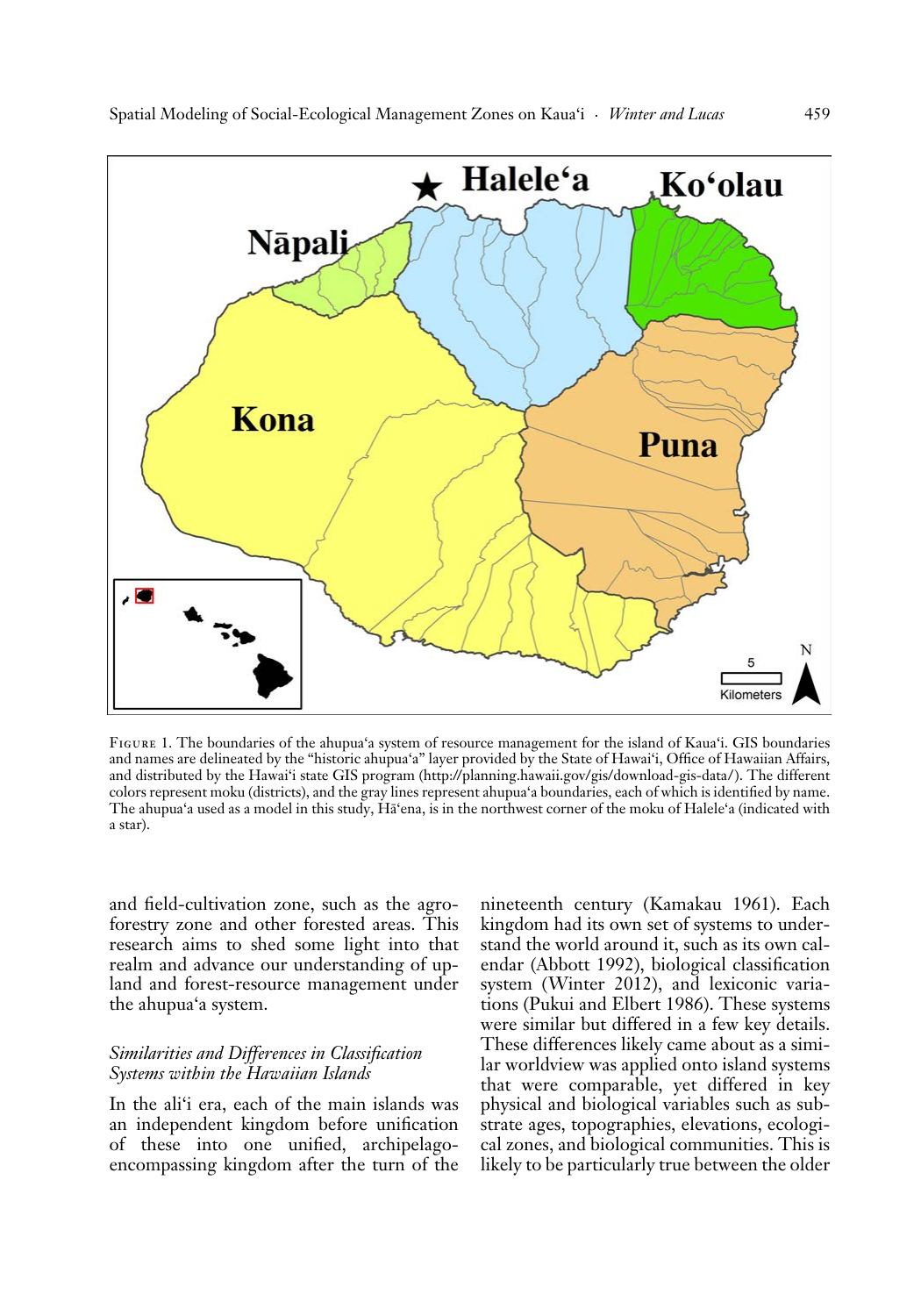islands (i.e., Kaua'i and O'ahu), which have well-developed soils and a higher percentage of ahupua'a boundaries that more closely correlate to watershed boundaries, and the youngest island (i.e., Hawai'i), which is generally not as deeply eroded, has shallow soils, and, as Gonschor and Beamer (2014) pointed out, has ahupua'a boundaries that mostly did not correspond with watershed boundaries. It is, therefore, a conservative assumption of this research that there are variations in how social-ecological zones were perceived and described between the islands.

## *Differentiating between Terms Associated with Physical Features and Social-Ecological Zones*

It is important to recognize the linguistic differences between terms applied to physical features of the landscape and social-ecological zones. Physical features of the landscape, such as mountains and ridges, will be physical features no matter how they are managed. On the other hand, social-ecological zones delineated management realms that were recognized as serving primary functions in the overall system. It was the synergistic effect of these zones, functioning in concert within the system, that provided the foundation for a perpetual abundance of resources that is known in Hawaiian by the term "'äina momona." For these zones to fulfill their role and function within the system, they were associated with particular human activities that were deemed as either appropriate or inappropriate. The boundaries of these social-ecological zones may have shifted over time or disappeared altogether, depending on population constraints and sociocultural priorities.

In the context of the Hawaiian language, terms indicating physical attributes of mountainous areas are indicated by the root word, "kua-," and terms indicating social-ecological zones are indicated by the root word, "wao-." Each of these root words is modified to differentiate between various kinds of physical features of the mountainous areas, and various kinds of social-ecological zones, respectively. The dictionary of the Hawaiian language by Pukui and Elbert (1986) included words from the lexicons of each of the Hawaiian Islands. They occasionally indicated which lexicon certain words sourced from, but they did not comprehensively explore the nuances of how the usage of these terms varied between the lexicons. Because of this, using the Pukui and Elbert (1986) dictionary alone may lead to confusion regarding usage and implementation of certain words, names, and terms that existed in the lexicon of each of the Hawaiian Islands. An assumption of many researchers is that the Hawaiian words documented by Pukui and Elbert (1986) were sourced from one complete lexicon, which leads to confusion about the usage of words and terminologies; but the reality is that Pukui and Elbert (1986) is a compilation of several closely related lexicons. A select list of terms that were documented for physical features of mountainous areas and socialecological zones by Pukui and Elbert (1986) is given in Table 2.

A comprehensive listing of all documented social-ecological zone terminology used in the Hawaiian archipelago would be a substantial contribution to the historical understanding of resource management in the precontact era, but such research is beyond the scope of this article, which focuses on a single island.

# *Piecing Together the Puzzle of Social-Ecological Zones in Ahupua'a*

All known comparative descriptions of socialecological zones come from the island of Hawai'i, the youngest, tallest, and the least topographically complex in the archipelago. In this article we attempt to determine the social-ecological zones for the island of Kaua'i, the oldest, third-tallest, and most topographically complex in the archipelago, using information that has been documented mostly from Hawai'i Island. It is our contention that although terms regarding social-ecological zones were likely similar between the islands, their precise implementation and application likely differed based on both physical and biological attributes of the respective islands and the sociocultural systems that were built on these foundational elements. We, therefore, expect differences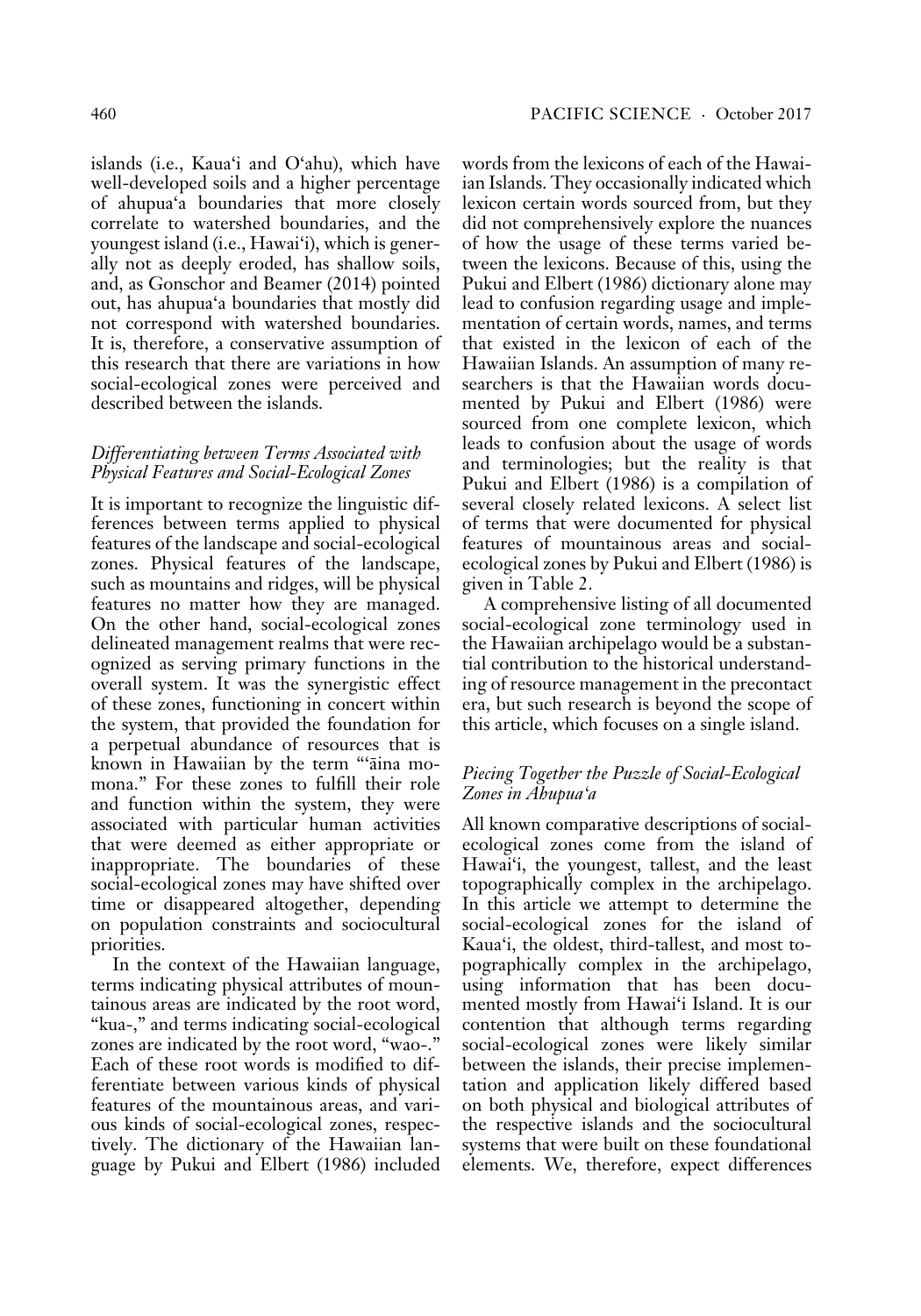A Select List of Hawaiian Terms Documented by Pukui and Elbert (1986) Relating to Physical Features of the Mountainous Regions as Indicated by the Root Word kua-, and to Social-Ecological Zones as Indicated by the Root Word wao-

| Hawaiian Terms                | Explanation                                                                                      |
|-------------------------------|--------------------------------------------------------------------------------------------------|
| Physical features: kua-       |                                                                                                  |
| kua.hea                       | Mountain heights in the subalpine area                                                           |
| kua.hiwi                      | Mountain, high hill                                                                              |
| kua.lapa                      | Mountain ridge                                                                                   |
| kua.lipi                      | Mountain ridge that is sharp                                                                     |
| kua.lono                      | Mountain ridge near the summit                                                                   |
| kua.mauna                     | Mountain top                                                                                     |
| kua.nihi                      | Mountain ridge that is steep                                                                     |
| Social-ecological zones: wao- |                                                                                                  |
| wao.akua                      | Zone in the cloud forest designated for the sacred elements of the forest to be left undisturbed |
| wao.'eiwa"                    | Zone of remote forest rarely accessed for resource extraction                                    |
| wao.kānaka                    | Zone of intensified human activities (habitation, agriculture, aquaculture, recreation, etc.)    |
| wao.kele                      | Zone of forest where soil never dries out, and that has a distinct biological community          |
| wao.lā'au                     | Zone for managing timber and nontimber forest products                                           |
| wao.ma'ūkele                  | Zone of forest that is perpetually saturated, and that has a distinct biological community       |
| wao.nāhele <sup>a</sup>       | Zone of remote forest rarely accessed for resource extraction                                    |

*Note:* Each of these terms is created by adding a modifier that further describes the feature or zone as to delineate it from the others. Terms are listed alphabetically and do not correlate according to placement order.

*a* These terms seem to be interchangeable, possibly resulting from words of distinct lexiconic origins being applied to the same concept.

between the application of these terms on Kaua'i and their application on Hawai'i Island.

For the island of Kaua'i, there was a system at least similar to that of Hawai'i Island regarding the use of social-ecological zones in the ali'i era, but the picture is not as complete. There are neither lists nor detailed descriptions of the social-ecological zones for the island of Kaua'i as there are for Hawai'i Island. However, there is reference to at least two in historical accounts during the ali'i era: the "wao 'eiwa" (Kapohu 1869) [Note: in the context of Hawaiian-language literature, the term wao 'eiwa seems to be a rarely used synonym for the term wao nähele, which is a more descriptive and easily understood term; for ease of understanding by those familiar with the Hawaiian language, this social-ecological zone will henceforth be referred to only as wao nähele in this article] and "wao lä'au" (Hooulumahiehie-i-ka-oni-malie-a-pua-lilialana-i-ka-wai 1909), both of which are also documented for Hawai'i Island. In these Kaua'i references, the "wao 'eiwa" is described as the upland forest where the ancestral gods ('aumakua) dwelt in the area of Lïhu'e; and the "wao lä'au" is described as an upland area where canoe logs were felled in the ahupua'a of Wailua. Beyond that there is also historical reference to the existence of the term "wao kele" in the ali'i-era lexicon of Kaua'i, but it was not associated with a specific place or practice (Kapohu 1869). According to contemporary knowledge keepers, such as kumu hula, the terms "wao känaka" and "wao akua" were also used by previous generations of Native Hawaiians on Kaua'i (K. Kekua, pers. comm.). These five social-ecological zones were used in this analysis to develop a model of social-ecological system management on the island of Kaua'i during the ali'i era (Table 3).

A commonly held assumption about the ahupua'a system is that each ahupua'a had all of the possible social-ecological zones. The aim of this research is to test that assumption. Our hypothesis is that some ahupua'a have more identified social-ecological zones than others on the island of Kaua'i.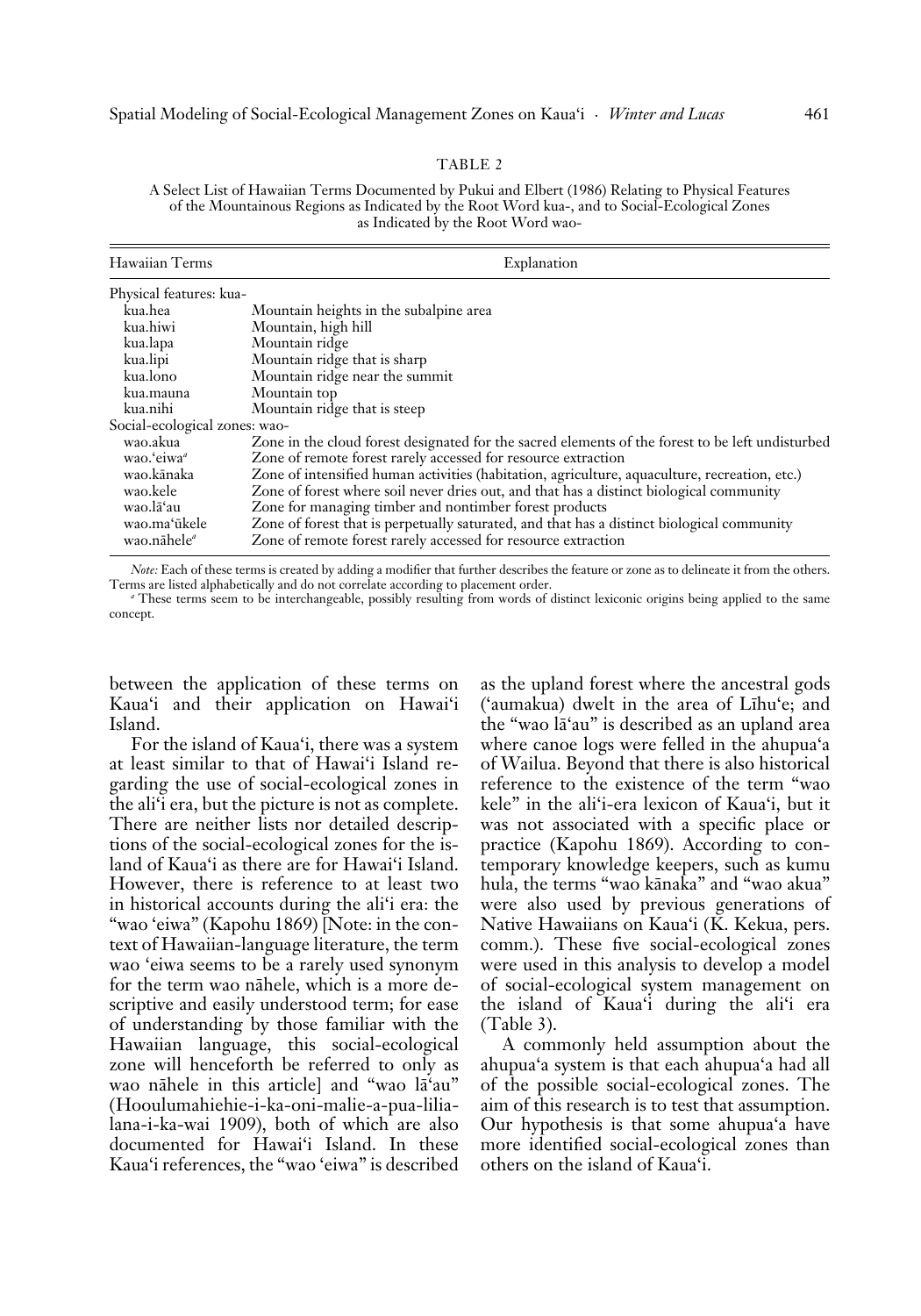The Five Social-Ecological Zones That Appear to Have Been Recognized on Kaua'i, the Oldest of the High Islands in the Hawaiian Archipelago, Which Has Well-Developed Soils and Ahupua'a Boundaries That Closely Correspond with Watershed Boundaries; with Management Implications Provided for Each Zone

| Social-Ecological Zone | Management Implications                                                                                                                                              |
|------------------------|----------------------------------------------------------------------------------------------------------------------------------------------------------------------|
| Wao kānaka             | Primary function: landscape-scale augmentation to maximize availability of food,<br>medicine, and housing                                                            |
|                        | A zone that allowed for (but did not mandate) conversion of forest to field agriculture,<br>aquaculture, habitation, recreation, and/or temple worship               |
|                        | Native and introduced trees tended, individually or in groves, for regular and specific<br>cultural services                                                         |
| Wao lā'au              | Primary function: to maximize availability of timber and nontimber forest products<br>A zone that allowed for management of a highly tended forest via an integrated |
|                        | agroforestry (native and introduced plants) regime                                                                                                                   |
|                        | Native and introduced hardwood timber                                                                                                                                |
|                        | Introduced food trees                                                                                                                                                |
|                        | Native and introduced biofuel sources                                                                                                                                |
|                        | Maximized native biodiversity for nontimber forest products                                                                                                          |
|                        | Cordage and weaving material                                                                                                                                         |
|                        | Medicine and dyes                                                                                                                                                    |
|                        | Ceremonial and adornment plants                                                                                                                                      |
| Wao nāhele/Wao 'eiwa   | Primary function: to maximize suitable habitat for native birds                                                                                                      |
|                        | A forest zone that was minimally tended (generally remote upland, mesic forest) and<br>left as a native-dominant plant community                                     |
|                        | Impractical for access except by bird catchers and feather gatherers                                                                                                 |
| Wao kele               | Primary function: to maximize aquifer recharge                                                                                                                       |
|                        | An untended forest zone associated with core watershed areas (remote upland, wet<br>forest below the clouds) that was left as a native-dominant plant community      |
|                        | Impractical for access except for transit through via trails                                                                                                         |
| Wao akua               | Primary function: perpetual source population for endemic biodiversity                                                                                               |
|                        | Designated as "sacred forest," making it a restricted forest zone for a native-only<br>plant community                                                               |
|                        | Associated with montane cloud forest, elfin forest                                                                                                                   |

#### *The Ahupua'a of Hä'ena as a Model*

Hä'ena (Figure 1) was one of the last intact ahupua'a in all of Hawai'i that was functioning as such into the contemporary era (Andrade 2008). The majority of its land is within the valley of Limahuli, which is owned and managed by the nonprofit organization National Tropical Botanical Garden (NTBG), and its forested areas and archaeological sites have therefore been protected from development.

Hä'ena is one of the most-studied ahupua'a in Hawai'i. NTBG has produced internal reports relating to biodiversity (Wood 2006) and archaeology (Patolo 2001) and has collaborated on studies in hydrology and limnology (Kido 1999, 2008, 2013; Sherwood and Kido 2002), ethnography (Maly and Maly 2003*a*), and social networks (Vaughan and Vitousek 2013). In addition, a book has been written documenting its land-tenure history (Andrade 2008).

Given that so much time and effort has been devoted to documenting these important biological, archaeological, and ethnobotanical features; and that Limahuli Valley is topographically complex and possesses a biophysical gradient over a relatively small area, the ahupua'a of Hä'ena serves as an ideal space to calibrate the spatial modeling of the socialecological zones attempted in this study.

#### materials and methods

The five social-ecological zones determined to exist on Kaua'i (Table 3) were used to cre-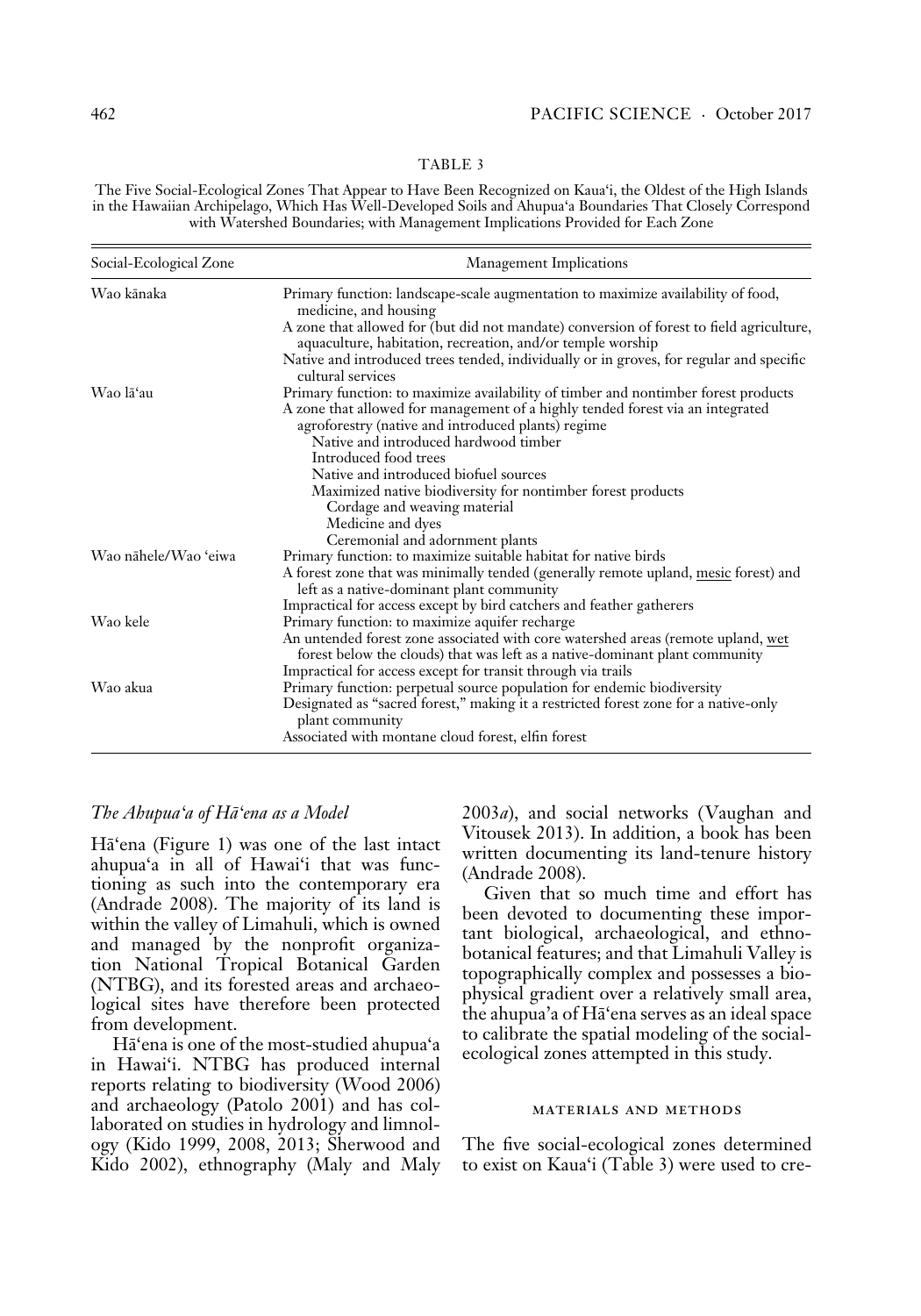

Figure 2. Kaua'i cumulative slope cubed cost surface as each cell moves away from the starting features of Ladefoged et al. (2009) Hawaiian agriculture model (green) and augmented known Hawaiian habitation localities (white diamonds). The star indicates the location of Hä'ena, the ahupua'a of focus used for model training in this study.

ate a spatial model for the ahupua'a of Hä'ena on the northwestern side of the island. This model was then extrapolated out over the entire island.

# *Human-Use Zones as Cost Distance from Intensified Agriculture and Known Hawaiian Habitation*

Ladefoged et al. (2009) used and validated a statewide Geographic Information System (GIS) modeling methodology [ArcGIS v10.1 (Environmental Systems Research Institute)] to understand and assess different fieldagriculture systems utilized by Native Hawaiians in the ali'i era. We assumed that intensified agriculture would serve as a good island-wide estimate of where ali'i-era Hawaiians worked and lived. As such, this modeled area of prime flooded and rain-fed agriculture, as well as four additional sites (Nu'alolo Kai, Miloli'i, Mänä, and Kïpü Kai) that are known agricultural complexes (Handy et al. 1972, Kahn et al. 2016) not included in Ladefoged et al. (2009), served as a starting area for our cost-distance modeling (Figure 2), which was used to delineate the two lowest-elevation and most human-useintensified social-ecological zones, wao känaka and wao lä'au (see Figures 4 and 5).

Cost-distance analysis is used to calculate the cumulative travel cost and has become an established method used to model and assess the cumulative travel cost of animal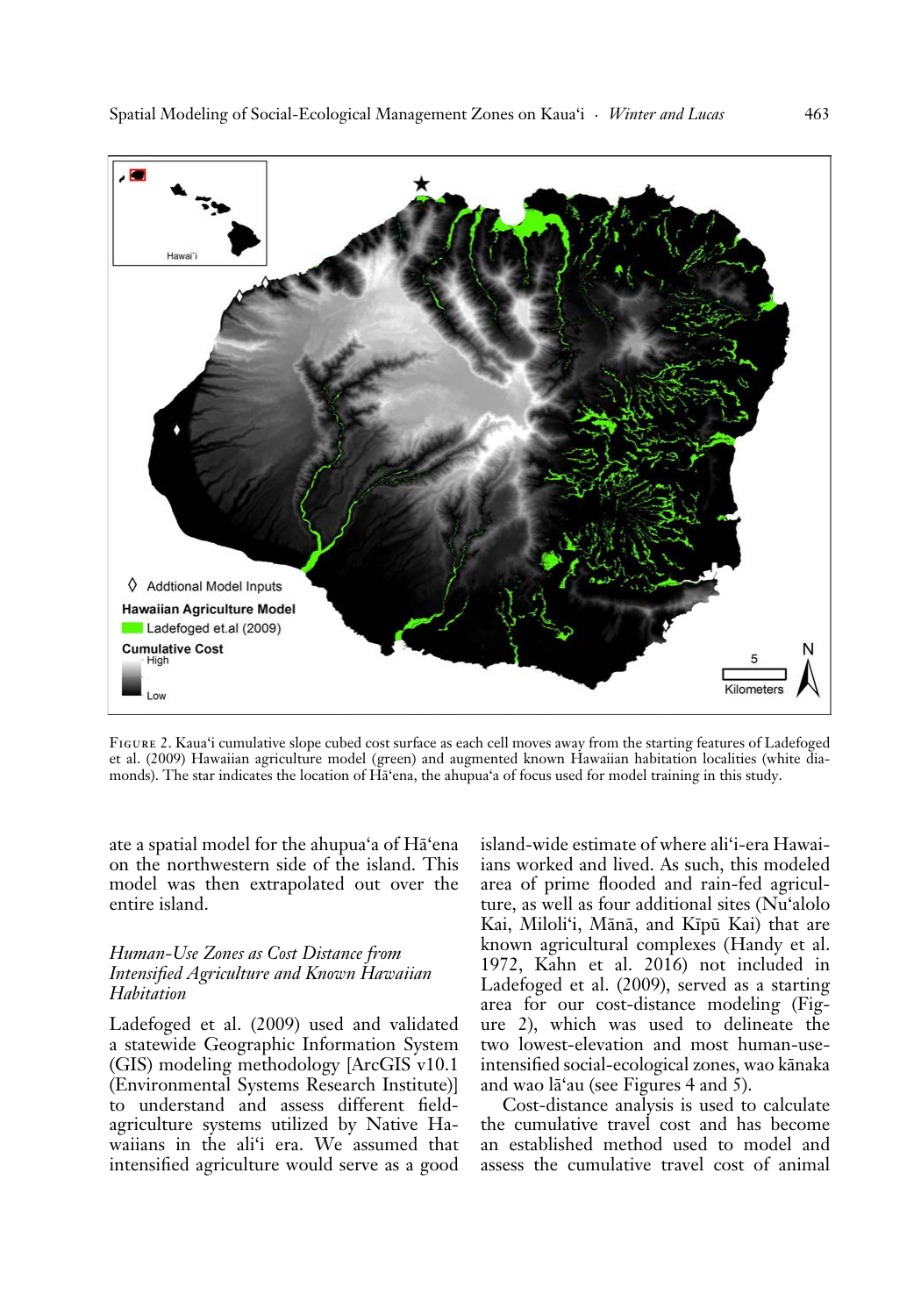movements in fragmented landscapes (Adriaensen et al. 2003). As such it has also been applied to landscape archaeological research as a technique for modeling human movement as a means to explore past social landscapes of indigenous people in the distant past (Howey 2007, Taliaferro et al. 2010). We used cost distance as a tool available in GIS to calculate the cumulative sum surface of an assigned cost raster as each cell moves away from designated starting features. The cost raster is a single or composite raster of any designated cost criteria. The units assigned to the cost raster can be any type of cost desired.

Our conceptualization of social-ecological zones is a function of human-energetics expenditure and logistical-feasibility cost associated with travel to distant and/or steep areas from known and modeled agriculture sites. The cost layer created for this analysis was the slope cubed (i.e., slope value<sup>3</sup> of the island of Kaua'i). The slope<sup>3</sup> cost raster delineates extremely steep areas that are energetically expensive for human management yet still have a close linear distance to agricultural areas as a higher cost. By assigning such an extreme exponential cumulative cost to areas of high slope we control for the large amount of extreme topography found on Kaua'i that is relatively close to documented agricultural and housing sites associated with the ali'i-era infrastructure.

# *Creating a Model for Social-Ecological Zones in the Ahupua'a of Hä'ena*

A spatial model was created to delineate the five social-ecological zones [that have been documented for the island of Kaua'i (Table 3)] within the ahupua'a of Hä'ena in the northwestern corner of the island. Ladefoged et al.'s (2009) precontact Hawaiian agricultural model along with four additional sites of documented Native Hawaiian inhabitance (white diamonds in Figure 2) (Handy et al. 1972, Kahn et al. 2016) served as the initial input for which slope<sup>3</sup> cost distance was calculated. This cumulative cost raster served as our foundation for delineating the two lowest-elevation social-ecological zones, wao känaka and wao lä'au, respectively, as well as the lower boundary for the other less intensely managed social-ecological zones. To apply cumulative cost distance of slope<sup>3</sup> value ranges to Hawaiian ecological management zones we used GIS layers of known archaeology and digitized locations of remnant agroforestry patches as indicators of the past Hawaiian footprint in Hä'ena. Finally, the less intensely managed social-ecological zones are delineated beyond a range of cumulative cost distance and are separated by biologically confirmed moisture zones and/or modeled cloud formation and topographic intercept. The parameters for each are described in detail below.

wao känaka: This social-ecological zone was classified from the lowest values of our cumulative cost raster. The upper values of this zone were defined within Limahuli Valley when the range of the cumulative cost that defined this "intensified human-use zone" encompassed the majority of the mapped Hawaiian archaeological sites (see Figure 5). This was done by extracting all the cumulative cost-distance values within the known archaeological sites, then calculating the mean of that, and finally adding a standard deviation to define the upper boundary of this zone. This widening of the range of cumulative cost resulted in the inclusion of approximately 88% of the actual documented Hawaiian archaeological areas within Limahuli Valley. Applying these values to the rest of Kaua'i resulted in the connection of the patches of other modeled agricultural areas associated with the ali'i era across Kaua'i. This combination simulates what the ali'i-era human-use zone, wao känaka (i.e., realm of humans) management zone potentially looked like across Kaua'i's accessible lower elevational areas.

wao Lā'au: This social-ecological zone has to be logistically feasible for perpetual forestry (i.e., timber and nontimber forest products) management and extraction. As such, the wao lä'au shares its lower border with the upper boundary of the wao känaka. Within Limahuli Valley we delineated this zone by mapping existing groves of Polynesian-introduced kukui trees (*Aleurites moluccana*) from high-resolution Pictometry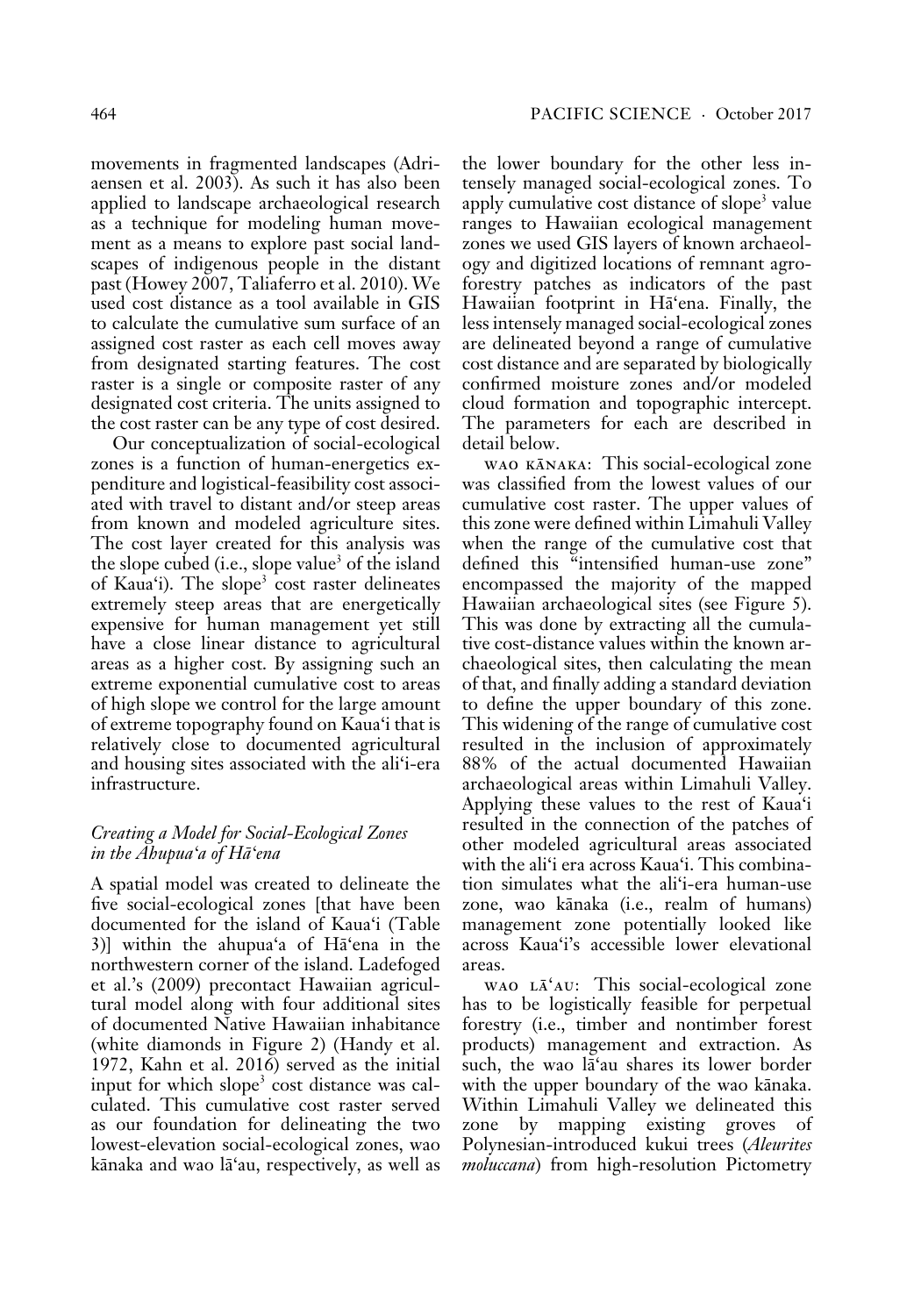imagery (Pictometry International, Henrietta, New York) (Figure 3), extracting all cumulative cost distance above the wao känaka within these mapped kukui grove polygons, calculating the mean cumulative cost, and then adding one standard deviation to define the upper boundary of this zone. Kukui trees were chosen because of their known ethnobotanical value and role in agroforestry by Native Hawaiians (Handy et al. 1972), as well as their easily distinguishable light green leaf color (Figure 3). Despite the fact that the mapped patches of existing kukui trees are generational descendents from the original Native Hawaiian–planted kukui grove locations, and it is possible that the original locations of these plantings may have shifted or spread over time, the defined range of cumulative cost encompassed approximately 82% of current kukui grove area located above the wao känaka. The upper boundaries of this zone are aimed to represent values of cumulative cost where impassable landscape features such as cliffs and extreme slopes would not permit this management activity. The range established from this method closely aligns with these known impassable topographic features within Limahuli Valley (see arrows in Figure 3). Thus, when these ranges of values are applied to the entire island of Kaua'i, this zone delineates areas where it may be logistically feasible for active agroforestry and other resource management associated with this zone. As such, the remaining upper-zone locations are beyond the limits of feasible intensive resource management.

WAO NĀHELE: This social-ecological zone is beyond the practicable area for resource management and extraction (Table 3). The wao nähele zone is ecologically aligned to dry and mesic moisture areas. A U.S. Geological Survey (USGS)-produced layer of ecological moisture zones served as the spatial layer that defined areas on a gradient from dry, to mesic, to moist, to wet (Price 2012). The wao nähele zone was delineated as any dry to mesic [i.e., moisture zones 1–4 in Price (2012)] area found above the upper boundary of the wao lä'au.

wao kele: This social-ecological zone is similar to the wao nähele. It is ecologically de-

fined as areas of wet forest beyond the realm of feasible intensive forest resource management. Thus moist-to-wet and very-wet ecological zones (moisture zones 5–7) as defined by USGS (Price 2012) serve as the factor separating this wet zone from the dry wao nähele. In dry areas the lower boundary of this zone is shared with the wao nähele, but in wet areas the upper boundary of the wao lä'au serves as the zone's lower boundary. Both of the wao kele and wao nähele upper boundaries are always defined by the lower limit of the wao akua*.*

wao akua: This social-ecological zone has been described as the cloud forest (Kanahele 2003). As such we delineated the lower boundary of this zone by estimating where clouds form and intersect the landscape on Kaua'i. This was done by calculating the lifting condensation elevation to estimate cloud base height formation and calculate whether this cloud formation occurs below or at the surface elevation of landscape features on Kaua'i. The University of Hawai'i Geography Department's Hawaiian climate data (Giambelluca et al. 2014) provided spatial rasters of mean monthly-hourly relative humidity (RH). The mean monthly-hourly averages of relative humidity (*n* = 288) were resampled to 10 m resolution using a cubic convolution resampling in ArcGIS v10.1 to align elevation data. Using equation 23 from Lawrence (2005), the resampled mean monthly-hourly RH rasters were used to calculate the mean monthly-hourly lifting condensation level as an estimate of cloud base formation. Each of these spatial mean monthly-hourly cloud base height calculations was then subtracted from a 10 m digital elevation model (DEM) of Kaua'i provided by USGS. Positive values from this calculation represented where cloud formation intersected the landscape. All positive cells from mean monthly-hourly cloudlandscape intercept estimates were converted to a value of one, summed with all other reclassified mean monthly-hourly cloud intersect estimates, and divided by the total number of mean monthly-hourly observations  $(n = 288)$  to create a spatial raster of percentage of mean occurrence of cloud-landscape intersection. A final value of 95% of estimated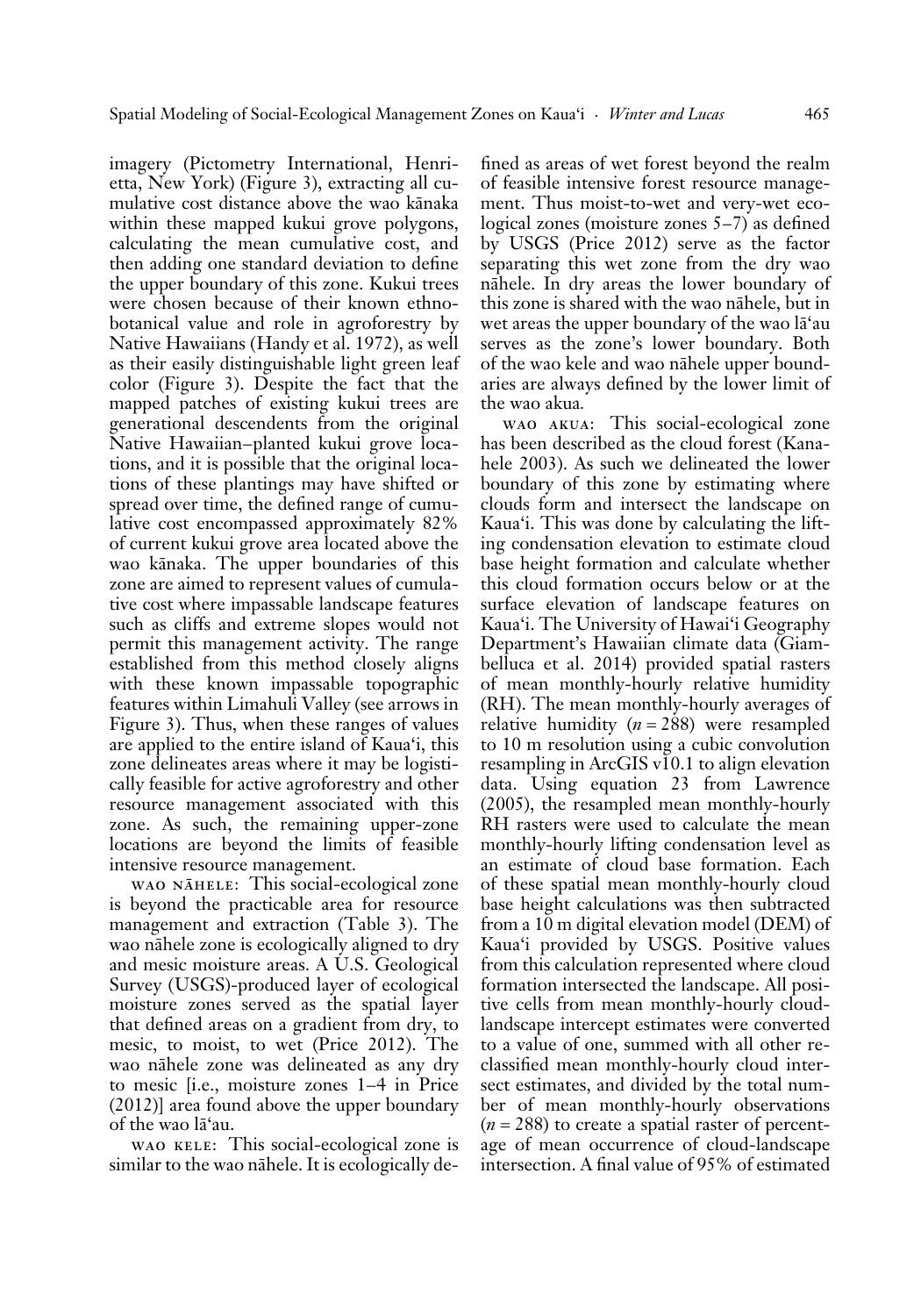

Figure 3. An example of kukui grove patches digitized within Limahuli Valley from high-resolution Pictometry imagery. Yellow arrows denote impassible cliffs adjacent to existing kukui forest patches.

mean cloud-landscape intersection was used to delineate the boundary of cloud-immersed forest area used to define the wao akua. The resulting space is intended to represent where, probabilistically, clouds regularly form and intersect topographic features. The upper level of this zone encompasses the highest topographic features on the island of Kaua'i and is aligned well with known areas of cloudand fog-dominated forest. Because it is the

uppermost terrestrial social-ecological zone on Kaua'i, the wao akua serves as the uppermost boundaries for all zones it borders.

*Comparing Social-Ecological Zones of the Ali'i Era with Management Zones of the Contemporary Era*

A comparison was made between the model produced by this research and the existing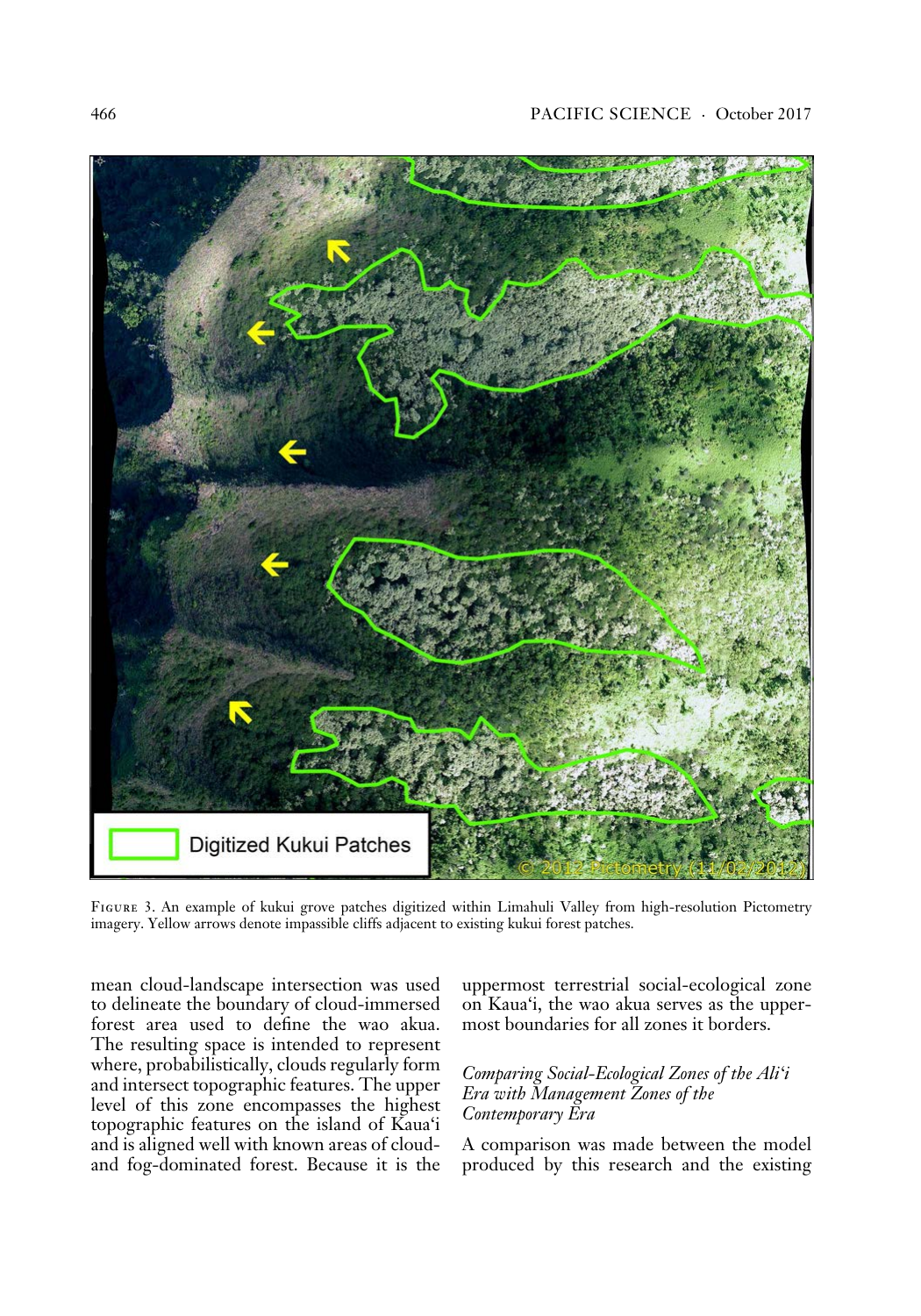management zones as determined by the State of Hawai'i government. The modeled socialecological zones were compared with the current Hawai'i State Land Use Commission and State Land Use District Boundaries (see Figure 6). The percentage of the total area of each modeled social-ecological zone that occurred within each State Land Use District zone was calculated using the Tabulate Intersection tool in ArcGIS v10.1. This was done as a means of assessing the feasibility of applying the ancient resource management strategies, explored in this research, within the context of the centralized bureaucratic structure that is in place in the contemporary era.

#### **RESULTS**

#### *The Model of Social-Ecological Zones on Kaua'i in the Ali'i Era*

Based on the methods described here a spatial model was created for the ahupua'a of Hä'ena (Figure 4), and then this model was applied to the entire island of Kaua'i (Figure 5).

The spatial model was applied over 53 ahupua'a around the island of Kaua'i. According to the model not every social-ecological zone was present in every ahupua'a; most social-ecological zones had a different percentage of presence on the island (Table 4, Figure 5).

The percentage of area coverage that the five social-ecological zones had on an island scale in the model showed that a majority of the land was classified as wao känaka, followed sequentially in decreasing area coverage by wao lä'au, wao akua, wao nähele, and finally wao kele (Table 5).

According to the spatial model, the total area that each social-ecological zone covered differed in each moku. Puna had the largest area designated as wao känaka*.* Kona, being the largest moku, had the largest area designated for three social-ecological zones: wao lä'au, wao nähele, and wao akua*.* Halele'a had the largest area designated as wao kele (Table 6)*.*

According to the spatial model, the percentage of area that each social-ecological zone covered differed in each moku. Four of the five moku, Halele'a, Ko'olau, Puna, and Kona, had the majority of their land designated as wao känaka*.* Näpali was the only moku that didn't have the majority of its land designated as wao känaka; the majority of its land was designated as wao lä'au (Table 7)*.*

The results of analyzing the data in four different ways (Tables 4–7) show that the amount of area covered by each socialecological zone varied from ahupua'a to ahupua'a and from moku to moku.

### *Comparing Ancient Social-Ecological Zones With Contemporary Bureaucratic Management Zones*

Broad zone categories representing human habitation and land manipulation areas, along with natural land use and conservation areas for both modeled social-ecological zones and State Land Use District Boundaries, show strong agreement (Figure 6, Table 8). The largest percentage of disagreement exists between the modeled wao lä'au zone and the state-planned conservation zone, but the overall majority of this particular delineation of social-ecological zones on Kaua'i is in consensus with the State of Hawai'i Land Use Districts.

### discussion

#### *Analysis of the Spatial Model*

The spatial model produced in this study for the ahupua'a of Hä'ena had a strong fit when compared with the remaining physical evidence of the ahupua'a system, such as archaeological sites. However, when these data were extrapolated out over the rest of Kaua'i it produced an island model that did not conform to the current understanding of known agricultural and habitation sites for some areas. To address this inconsistency, archaeological site locations were inserted into the island model for the ahupua'a of Miloli'i, Nu'alolo Kai, Kïpü Kai, and Mänä based on data from State archaeological reports and other sources (Handy et al. 1972, Kahn et al. 2016). This produced a much more plausible island model.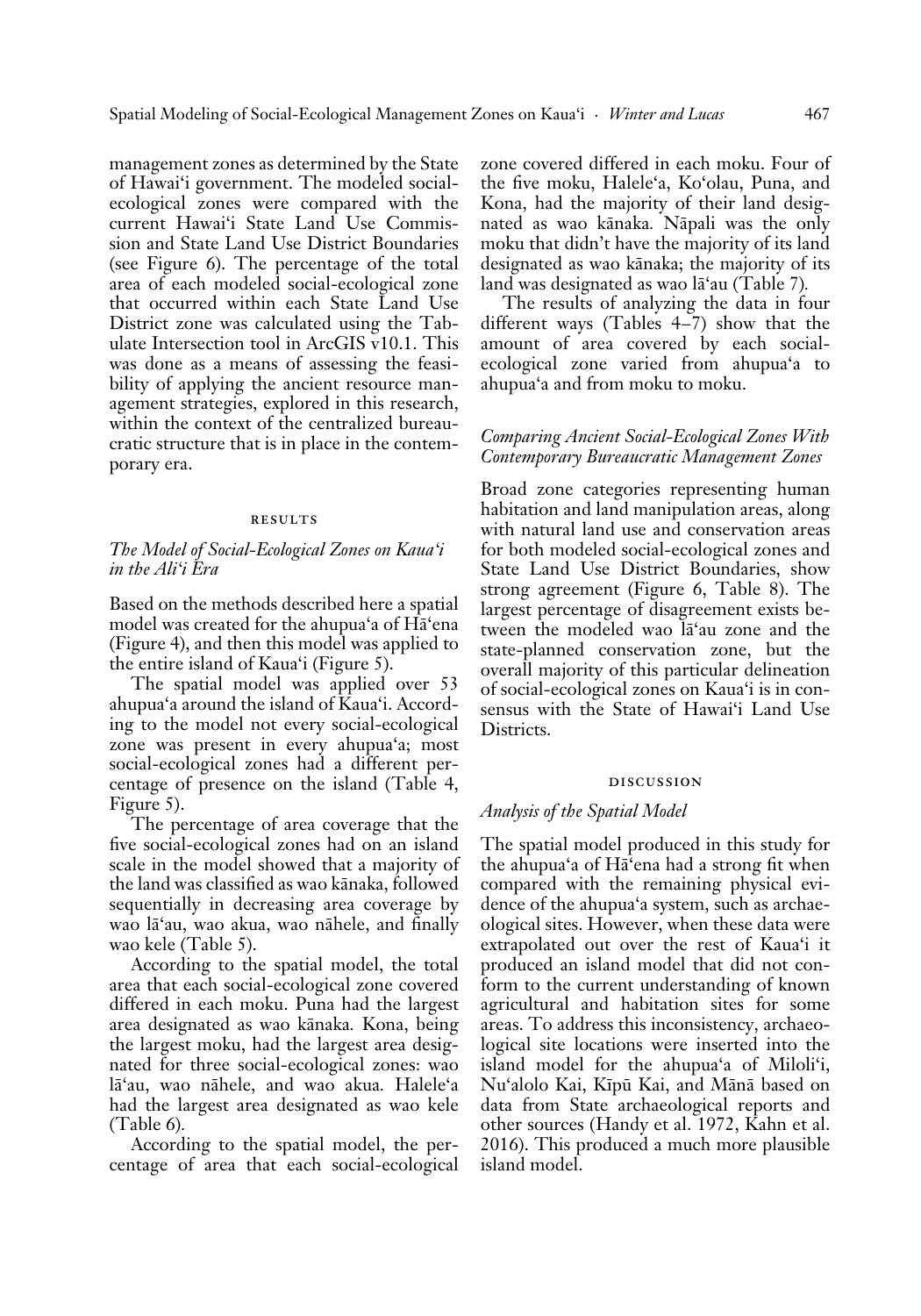

Figure 4. A spatial model of the social-ecological zones of the ali'i era within the ahupua'a of Hä'ena.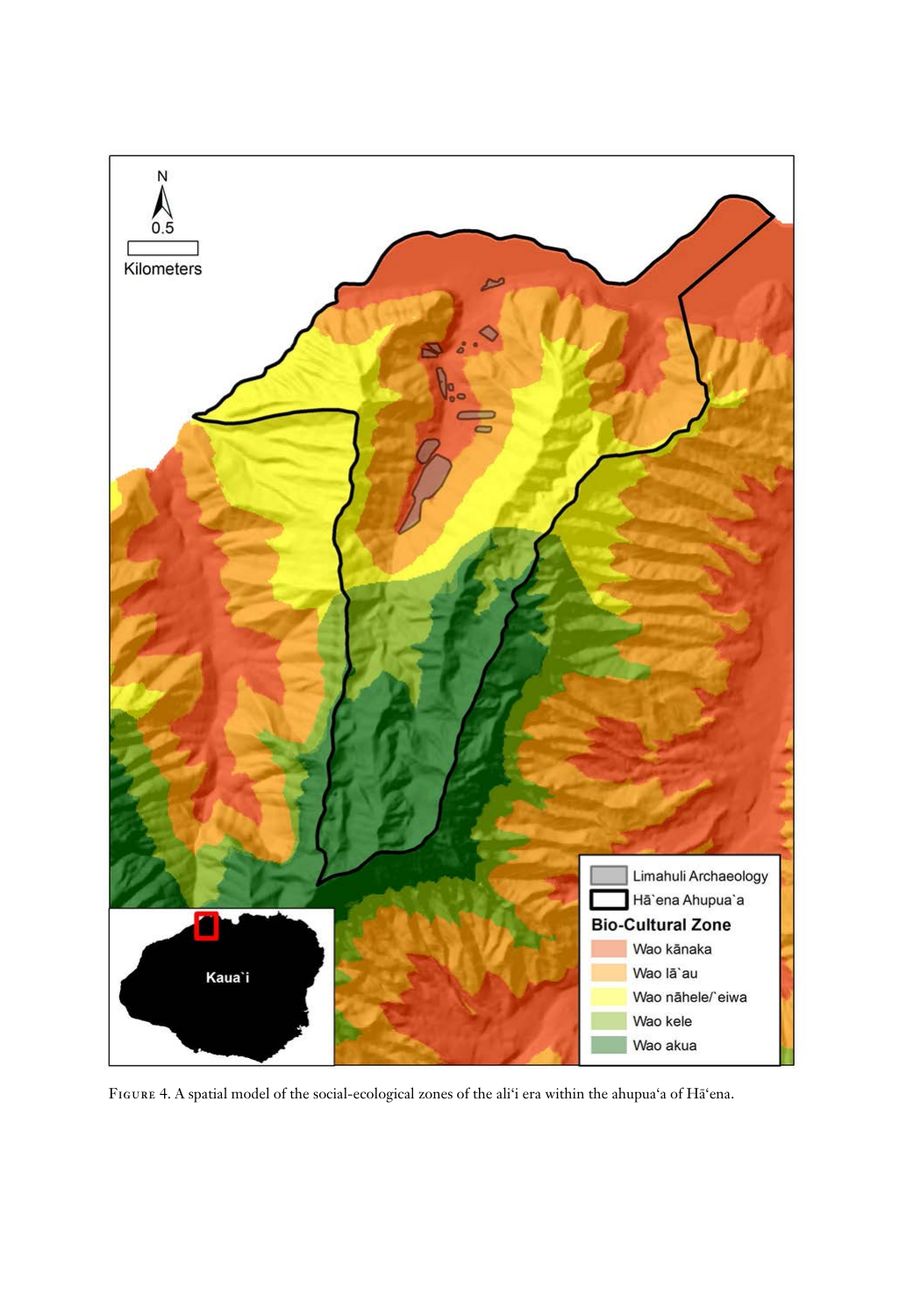

Figure 5. The spatial model for social-ecological zones of the ali'i era applied to the entire island of Kaua'i. The star indicates the location of Hä'ena, the ahupua'a of focus used for model training in this study. Boundaries represent historic ahupua'a as provided by State of Hawai'i Office of Hawaiian Affairs and distributed by the Hawai'i state GIS Spatial program (http://planning.hawaii.gov/gis/download-gis-data/ ).

#### Percentage of Presence of Each Social-Ecological Zone within the Ahupua'a of Kaua'i as Indicated in the Spatial Model

#### TABLE 5

#### Percentage of Area Coverage of Each Social-Ecological Zone in the Ahupua'a of the Island of Kaua'i as Indicated in the Spatial Model

| Social-Ecological Zone | % Presence on the<br>Island of Kaua'i | Social-Ecological Zone | % Coverage on the<br>Island of Kaua'i |
|------------------------|---------------------------------------|------------------------|---------------------------------------|
| Wao kānaka             | 100.0%                                | Wao kānaka             | 50.1%                                 |
| Wao lāʻau              | 81.1%                                 | Wao lā'au              | 21.5%                                 |
| Wao nāhele             | 81.1%                                 | Wao nāhele             | 04.9%                                 |
| Wao kele               | 41.5%                                 | Wao kele               | 02.8%                                 |
| Wao akua               | 56.6%                                 | Wao akua               | 20.5%                                 |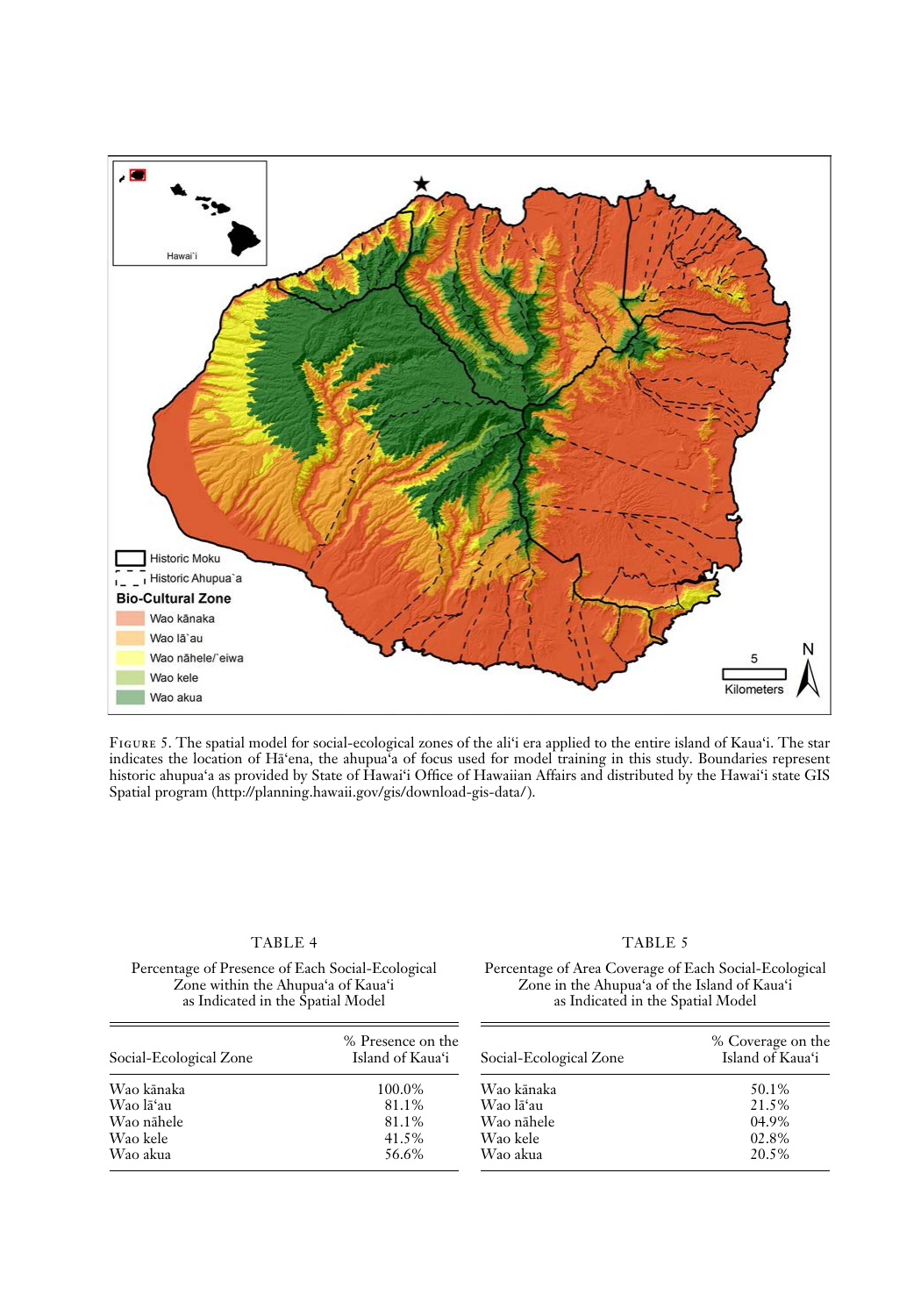| Total Area of Coverage of Each Social-Ecological Zone According to Moku (District) for the Island<br>of Kaua'i as Indicated by the Spatial Model |                                                           |  |  |
|--------------------------------------------------------------------------------------------------------------------------------------------------|-----------------------------------------------------------|--|--|
| $1 \nabla 1$ $1 \nabla 1$                                                                                                                        | Total area (hectare) Covered According to Moku (District) |  |  |

| Social-Ecological<br>Zone | I otal area (nectare) Covered According to Moku (District) |            |             |             |            |              |
|---------------------------|------------------------------------------------------------|------------|-------------|-------------|------------|--------------|
|                           | Halele'a                                                   | Koʻolau    | Puna        | Kona        | Nāpali     | Total Area   |
| Wao kānaka                | 9.494.0 ha                                                 | 7.935.9 ha | 28,748.8 ha | 25,442.4 ha | 430.5 ha   | 72,051.7 ha  |
| Wao lāʻau                 | $6.655.1$ ha                                               | 1.341.6 ha | 4,088.1 ha  | 17.818.1 ha | 995.6 ha   | 30.898.5 ha  |
| Wao nāhele                | 229.8 ha                                                   | 100.4 ha   | 488.6 ha    | 5,577.6 ha  | 665.5 ha   | 7.061.8 ha   |
| Wao kele                  | 2.094.2 ha                                                 | 142.6 ha   | 618.0 ha    | 1.185.8 ha  | 79.2 ha    | 4.119.8 ha   |
| Wao akua                  | 5,561.7 ha                                                 | 76.6 ha    | 1,552.8 ha  | 20,503.9 ha | 1,875.0 ha | 29,570.2 ha  |
| Total area                | 24,034.8 ha                                                | 9,597.0 ha | 35,496.3 ha | 70,527.9 ha | 4,045.9 ha | 143,701.9 ha |

TABLE 7

Percentage Coverage of Each Social-Ecological Zone According to Moku (District) for the Island of Kaua'i as Indicated by the Spatial Model

|                           |          |         | % Area Covered According to Moku (District) |       |        |
|---------------------------|----------|---------|---------------------------------------------|-------|--------|
| Social-Ecological<br>Zone | Halele'a | Koʻolau | Puna                                        | Kona  | Nāpali |
| Wao kānaka                | 39.5%    | 82.7%   | 81.0%                                       | 36.1% | 10.6%  |
| Wao lāʻau                 | 27.6%    | 14.0%   | 11.5%                                       | 25.3% | 24.6%  |
| Wao nāhele                | $00.9\%$ | 01.0%   | 01.4%                                       | 07.9% | 16.4%  |
| Wao kele                  | 08.7%    | 01.5%   | 01.7%                                       | 01.7% | 02.0%  |
| Wao akua                  | 23.1%    | 08.0%   | 04.4%                                       | 29.1% | 46.3%  |

On an island-wide scale, the area designated as wao känaka in the spatial model was by far the largest of all the social-ecological zones. In addition to this, the modeled wao känaka zone is notably larger than the model for the Hawaiian agricultural footprint put forth by other researchers (Ladefoged et al. 2009). This result was expected because the Hawaiian agricultural footprint is a model of the areas where forest was converted into intensified field agriculture, habitation sites, clearings for recreational spaces, and for the construction of temple (heiau) complexes; but that footprint exists within the wao känaka zone rather than representing the boundaries of it.

It is an important point of understanding that the wao känaka zone does not connote the extent of complete deforestation in the ali'i era. If there were no compelling reasons to convert forests, and especially if there were compelling reasons to leave them standing, then forests were left in place. Although the wao känaka designation was intended to zone an area as acceptable for potential augmentation of the landscape, as a means to maximize the availability of food, medicine, and other key resources, under some circumstances leaving areas as forested in the human realm constituted their highest and best use. An example of this is the coastal hala (*Pandanus tectorius*) forest of Naue, which was famous for the weaving material that it produced (Pukui 1983, Maly and Maly 2003*a*). This coastal forest of intensified human use was honored in the ali'i era and remained both intact and intensively used by the community at the eastern border of Hä'ena until it was wiped out by the tidal wave of 1946 (Maly and Maly 2003*a*).

 $\equiv$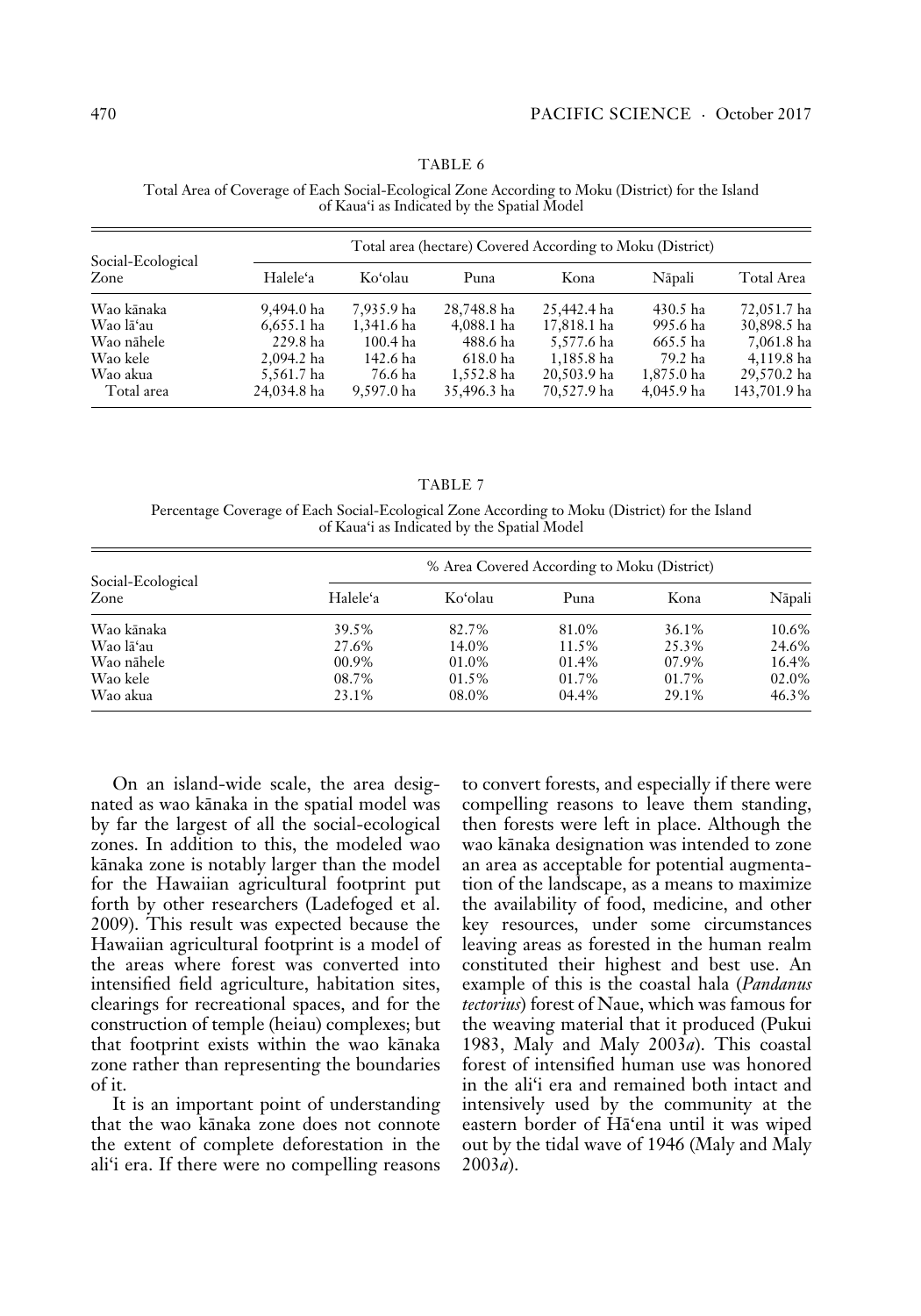

Figure 6. Current Hawai'i State Land Use Commission, State Land Use District Boundaries of the island of Kaua'i, provided by State of Hawai'i Office of Hawaiian Affairs and distributed by the Hawai'i state GIS program (http:// planning.hawaii.gov/gis/download-gis-data/ ). The State Land Use Districts depicted in this map and analyses are not official and are merely representations for presentation and discussion purposes only.

#### TABLE 8

Cross-Validation of Percentage of Total Area of Each Modeled Social-Ecological Zone (Rows) That Occur within Each Hawai'i State Land Use Commission, State Land Use District Boundary Zone (Columns)

| Zones      | Conservation | <u>Agriculture</u> | Rural   | Urban   |
|------------|--------------|--------------------|---------|---------|
| Wao akua   | 96.0%        | 4.0%               | $0.0\%$ | $0.0\%$ |
| Wao kele   | 99.5%        | $0.5\%$            | $0.0\%$ | $0.0\%$ |
| Wao nāhele | 74.4%        | 24.2%              | $0.0\%$ | $0.1\%$ |
| Wao lā'au  | 67.4%        | 32.5%              | $0.0\%$ | $0.0\%$ |
| Wao kānaka | 27.8%        | 63.0%              | 0.8%    | 8.3%    |

*Note:* Green zones (columns and rows) are broadly conservation land-use zones, and yellow zones (columns and rows) are broadly human-use land-use zones; note the high percentage between the conservation zoning of both systems (green in both the column and the row) and the agriculture and human-use zoning (yellow in both the column and the row), indicating a strong correlation between a conceptualization of zoning in the ali'i era and the contemporary era.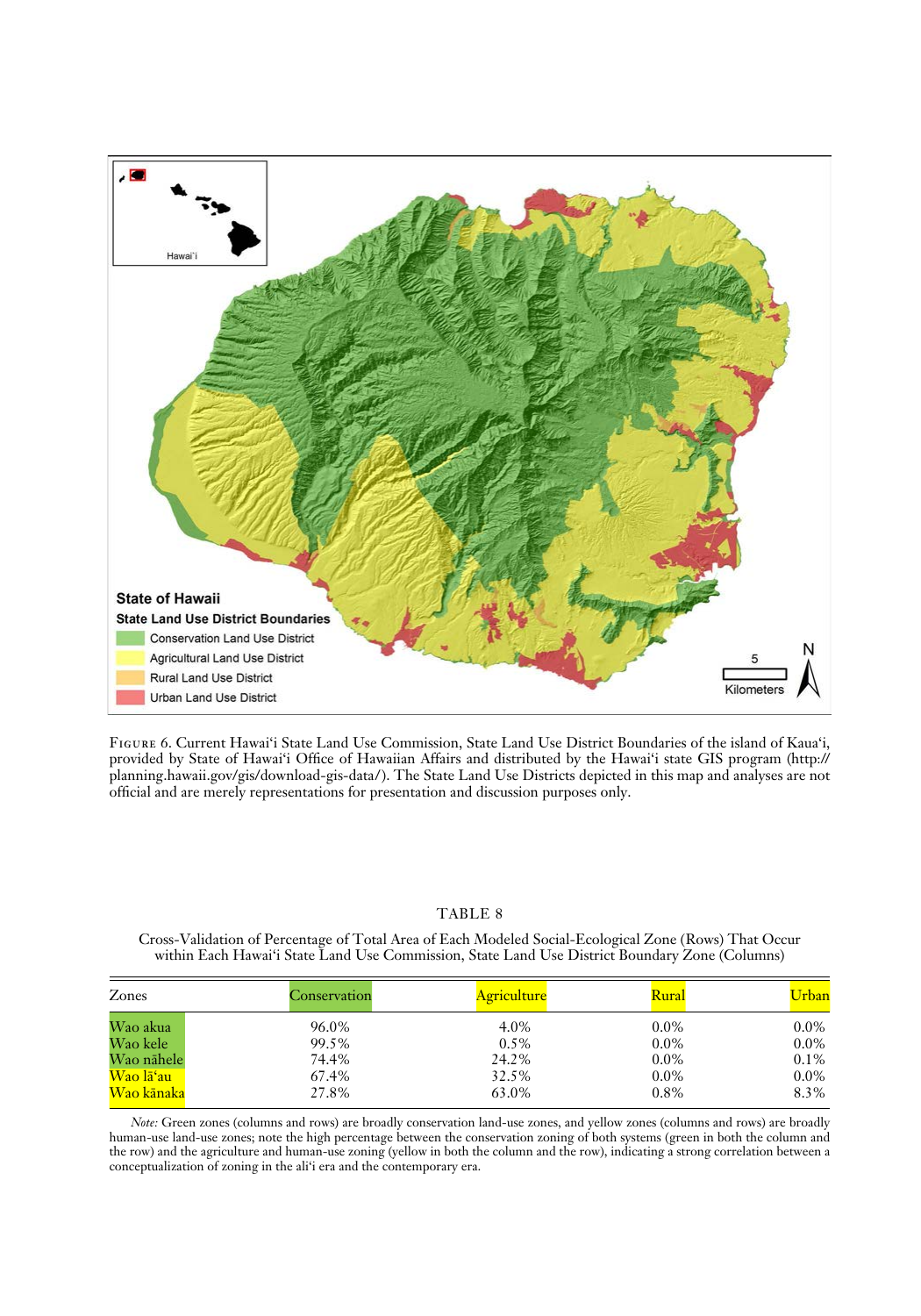The concept that forested areas existed within the wao känaka zone of the ali'i era is worthy of further exploration. Forested areas remaining within the zone of human usage might have made these areas more practical to manage for timber and nontimber forest products, as with the example of the hala forest of Naue discussed earlier. This could be because the cultural and/or religious protocols (e.g., chants, prayers, offerings, etc.) associated with entering a different socialecological zone might not have been required before entering the wao känaka forest to tend, gather resources, or otherwise enjoy the space. Given the known existence of forested areas within the wao känaka, and the fact that there is no evidence that deforestation was an accompanying mandate of this designation, it is safe to assume that large areas of forest existed within this zone through the end of the ali'i era.

When comparing the model produced by this research and the historic reality regarding the boundaries of the wao känaka, there are likely to be some discrepancies. The evidence we have to assess the accuracy of this model is limited because a substantial amount of archaeological complexes/sites and agroforestry systems were destroyed in the nineteenth and twentieth centuries when sugar plantations and subsequent development took over much of the lowlands on Kaua'i. This essentially erased the evidence of what once existed. More research into this area could provide a stronger foundation to refine the model in the future.

The area designated as wao lä'au in the spatial model was determined using a mathematical calculation. Actual areas of highly tended forest in the ali'i era were based on nonmathematical factors such as water availability, frequency of visitation, and other such factors. We have noted discrepancies between the model and reality for this social-ecological zone and they could be due, but not be limited, to the following possibilities:

(1) The population had not yet expanded to its full potential, and thus the agroforestry zone was not completely converted to highly-tended forest.

- (2) Biological indicators (i.e., botanical footprints) may have been lost over time.
- (3) Scale issues with the topographic rasters might not accurately represent all potential ground accessibility (via such things as trails and the use of ladders), which could make other areas more feasible for management. Conversely, other areas identified as accessible in the model might not have been actively managed due to biophysical issues such as substrate type or water availability.

More research into this area could elucidate which of these possibilities is the most likely.

The discrepancies between the model and historic reality of the remaining three wao (wao nähele, wao kele, and wao akua) are more challenging to speculate about given that so little has been documented about these zones. Of worthy note, the model uses areas of cloud intercept data from a postclimatechange era to delineate the wao akua. Under the context of climate change, it is assumed that the cloud data used in this model are not accurately reflective of the cloud intercept areas in the ali'i era, but without complex climate modeling this is the best data we have to delineate this zone.

# *An Emergent Picture of Ahupua'a Management in the Context of Social-Ecological Zones*

The results of this model indicate that there are various social-ecological zones above the human habitation areas. It also provides further evidence that the ahupua'a concept was not applied with a cookie-cutter approach, but rather was highly dependent on biophysical features of the landscape within the boundaries of each ahupua'a.

Another implication of this research is that not all ahupua'a and moku had the same abundance of resources. Each socialecological zone had a function within the larger social-ecological system. Having more area designated as one social-ecological zone over the others (Tables 4–7) might indicate higher abundance of the associated resource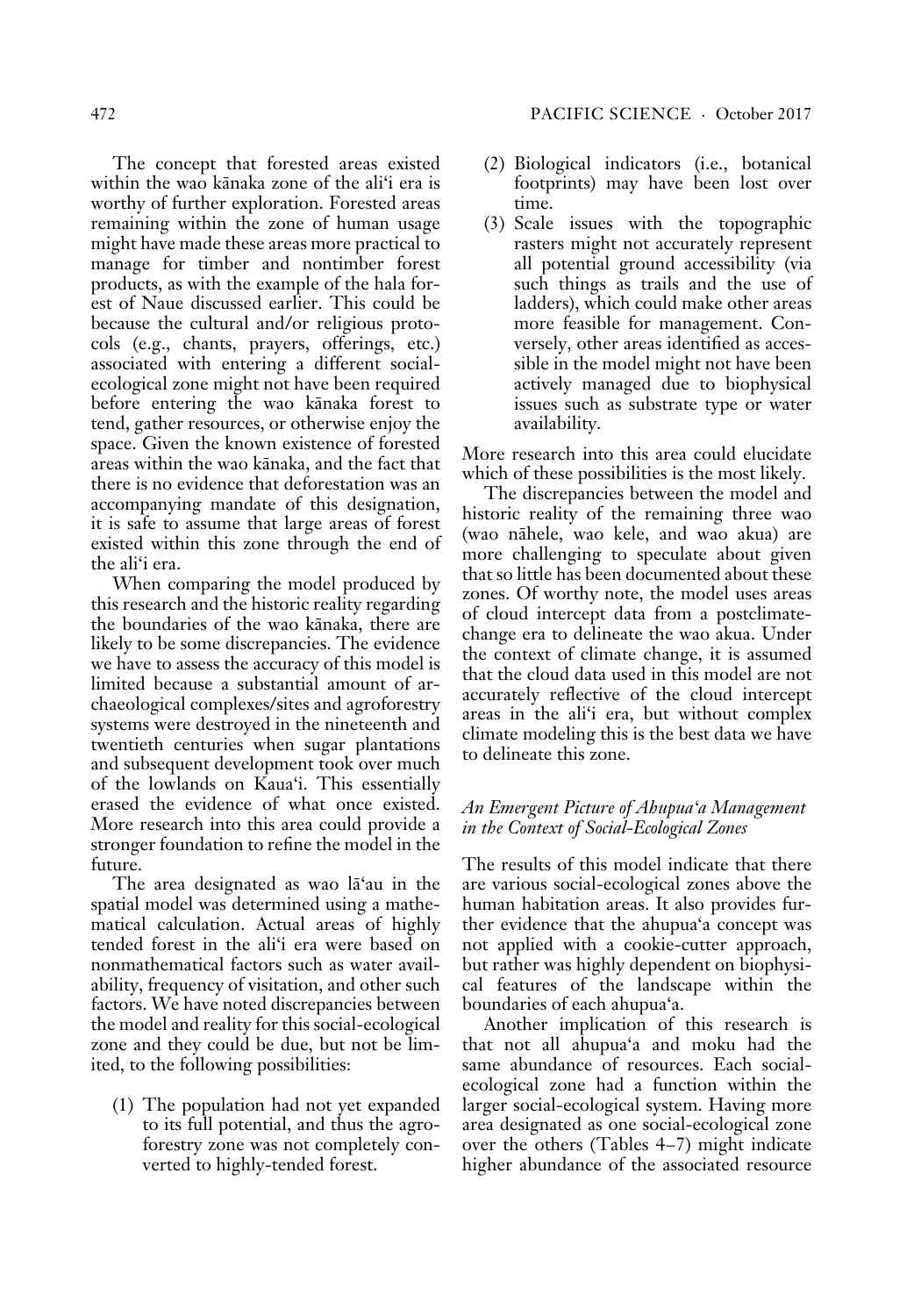products of each zone such as food (wao känaka), timber and nontimber forest products (wao lä'au), passerine feathers (wao nähele), and fresh water (wao kele and wao akua). Further research could look into resource abundance according to the respective ahupua'a.

# *Application of Kaua'i's Social-Ecological Zone Designations on Other Islands*

The results of this research were based on some assumptions about the use of socialecological zone terminology and moved forward with the most complete understanding of how these terms and classifications were used on the island of Kaua'i. It is entirely possible that more archival or other data will emerge as to the usage and implementation of social-ecological zones on Kaua'i in the ali'i era. If and when that happens, the model that produced the results of this study will need to be amended.

All indications are that each island had its own classification system for the socialecological zones found there during the ali'i era. Therefore, we urge caution when using the results and conclusions of this research for islands other than Kaua'i.

# *Implications for Large-Scale Conservation and Restoration Efforts*

Conservation efforts in Hawai'i have historically faced many challenges over the past few decades for many reasons, lack of engagement and support on behalf of the local community being one of them. This has been due, in large part, to where and how certain conservation tools, such as fencing and ungulate control, have been implemented in and around Native Hawaiian and other rural communities (Winter and Clark 2015). Comanagement efforts that take a biocultural approach (being aligned with community priorities and founded in cultural values) can increase community engagement and thus garner more support for conservation efforts than ones that exclude communities and indigenous cultural perspectives.

With the onslaught of invasive species and the impacts of global climate change, large-

scale conservation and restoration efforts need to utilize new tools, but that does not mean that these efforts need to reinvent the wheel. Long-term success of conservation efforts is more likely when they are built off of an engaged and supportive local community. Having a better understanding of traditional forest management can help to inform policy makers and resource managers about where to use specific conservation tools and how to use them in such ways as to garner greater support from the local community.

Two of the most controversial methods for large-scale forest restoration in Hawai'i include the construction of exclusion fences and the creation of hybrid forests. Both of these approaches could be set up for a better likelihood of success if they are built upon the conservation ethic that has long existed within Hawaiian culture and if they are founded in approaches that were taken in the context of the ahupua'a system. As one example, the approach of fencing feral ungulates out of core watershed areas might be better accepted by larger portions of the local community if it was presented as an attempt to protect the integrity of the sacred forest (wao akua). As another example, the notion of creating large areas of hybrid forest, which is composed of both native and introduced trees, might be better accepted if it is presented as a modern application of an ancient practice (associated with the wao lä'au designation) that aimed at maximizing the ecosystem services of a forest. This research provides a foundation of common understanding for such conversations to take place.

### *Applications of This Research on Kaua'i and across the Archipelago*

The broad overlap between the ancient social-ecological zones of this model and the existing management zones developed by state government for the island of Kaua'i means that there is the potential for adapting Hawaiian resource management strategies within the existing system of the contemporary era. The only social-ecological zone in question is the wao lä'au*.* However, because the wao lä'au zone is intended for an enriched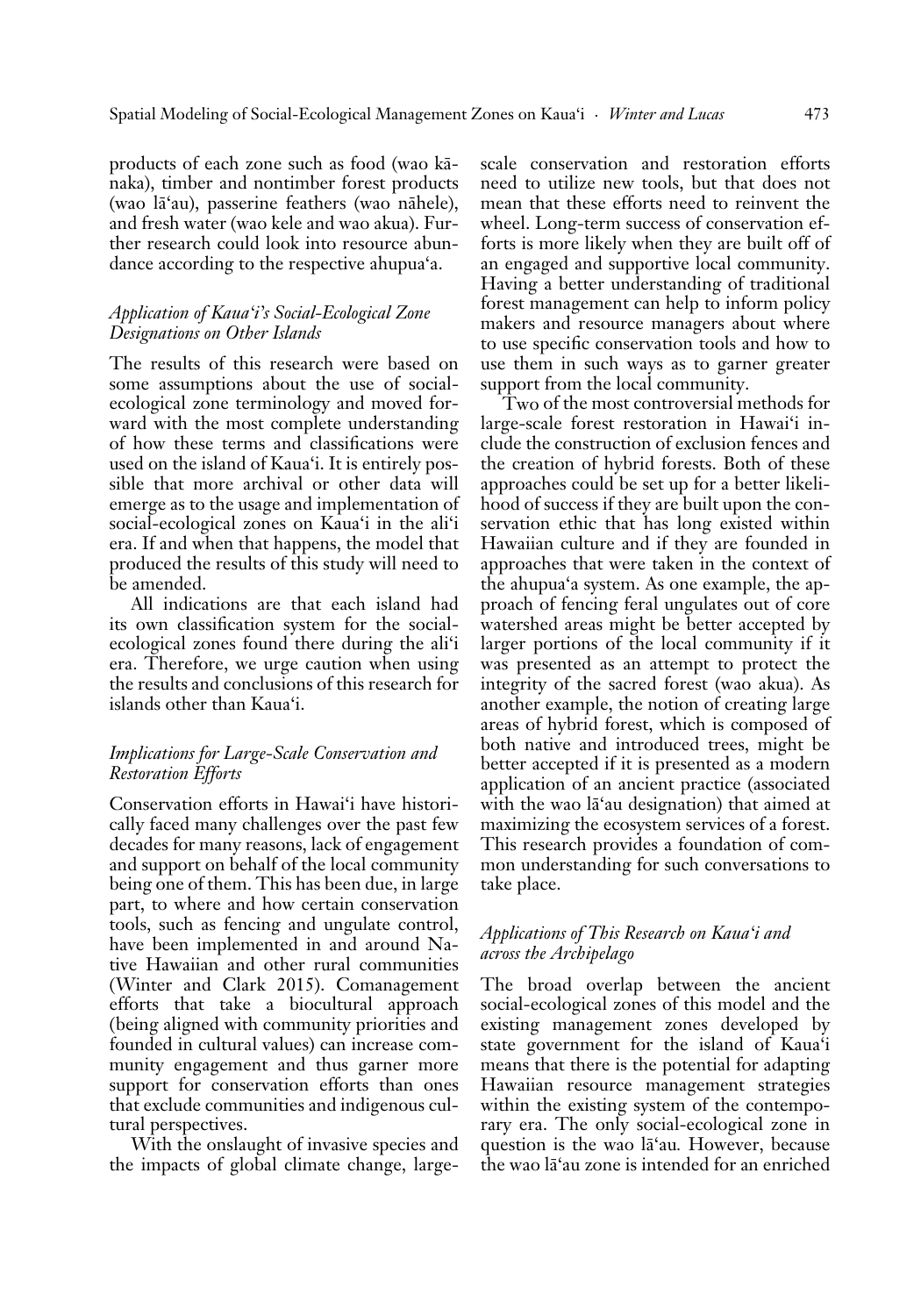forestry system aimed at sustainable resource extraction, many of the ancient land-use practices associated with this zone may comply with contemporary state laws mandating allowable conservation land-use actions (such as forestry and agroforestry).

With few exceptions, contemporary conservation and agricultural practices on a large scale have historically not been aligned with the intended purposes of ali'i-era socialecological zones. Encouraging comanagement in both biological conservation efforts and in local agriculture/agroforestry in a system context could maximize the synergy between biological conservation and cultural/ community resilience.

#### conclusions

Although the spatial model produced in this study applied a quantitative approach, the reality is that the social-ecological zones of the ali'i era were based on an assessment of both biophysical and sociocultural variables of that time period, which this study does not account for. Because of this, we make no claim that the model presented here accurately matches management zones at any point in time. It does, however, serve its purpose of providing a model of understanding for the management of forest resources in the ahupua'a system of the ali'i era and of providing a foundation to have conversations about how contemporary conservation efforts can align with community priorities and cultural values.

This model presents only one particular delineation of the five social-ecological zones documented for Kaua'i, but we explored other model scenarios. These explorations resulted in various expansions and/or contractions of human-use zones and watershed conservation zones, but none of these permutations produced consistent or equal zone occurrence across ahupua'a boundaries or moku districts. Therefore, the results of our approach do suggest that the proposed hypothesis, regarding the notion that not all ahupua'a on Kaua'i had the same amount of social-ecological zones, is supported. It also supports the notion that the ahupua'a concept was not applied across the islands in a standardized, cookie-cutter approach; but rather that the implementation of the concept was adjusted to account for biophysical parameters at least. This likely resulted in some ahupua'a and moku having more abundance of some, but not all, key resources (food, timber and nontimber forest products, passerine feathers, and fresh water) than others.

This research has developed a model and produced maps that allowed for further insight into how ahupua'a may have been managed in the ali'i era, with particular regard to inland forest resources. Better data about archaeological sites throughout the island will help to refine the model presented in this research and thus provide an opportunity for future research. Based on what is seen in our results, we feel that if this model were transposed over other islands it would likely lose strength, particularly with the younger islands in the archipelago, and we, therefore, advocate for producing island-specific models in such future research.

The results and conclusions of research can help to guide resource managers and policy makers who take a biocultural approach to making decisions about resource conservation. Such approaches, that are both ecologically important and culturally sensitive, likely have a better chance of support from local communities surrounding conservation efforts and, thus, a better chance at long-term success. An analysis comparing the socialecological zones of the ali'i era with the bureaucratic management zones of the contemporary era show broad overlap, which means that it may be feasible to incorporate ancient approaches in a modern period as a means to more holistically manage for an abundance of biocultural resources. In that regard, this research could potentially help to direct large-scale holistic planning in the Hawaiian Islands.

#### acknowledgments

We acknowledge the following people and organizations without whom this research would have been impossible. Mahina Patterson helped to inspire the direction that this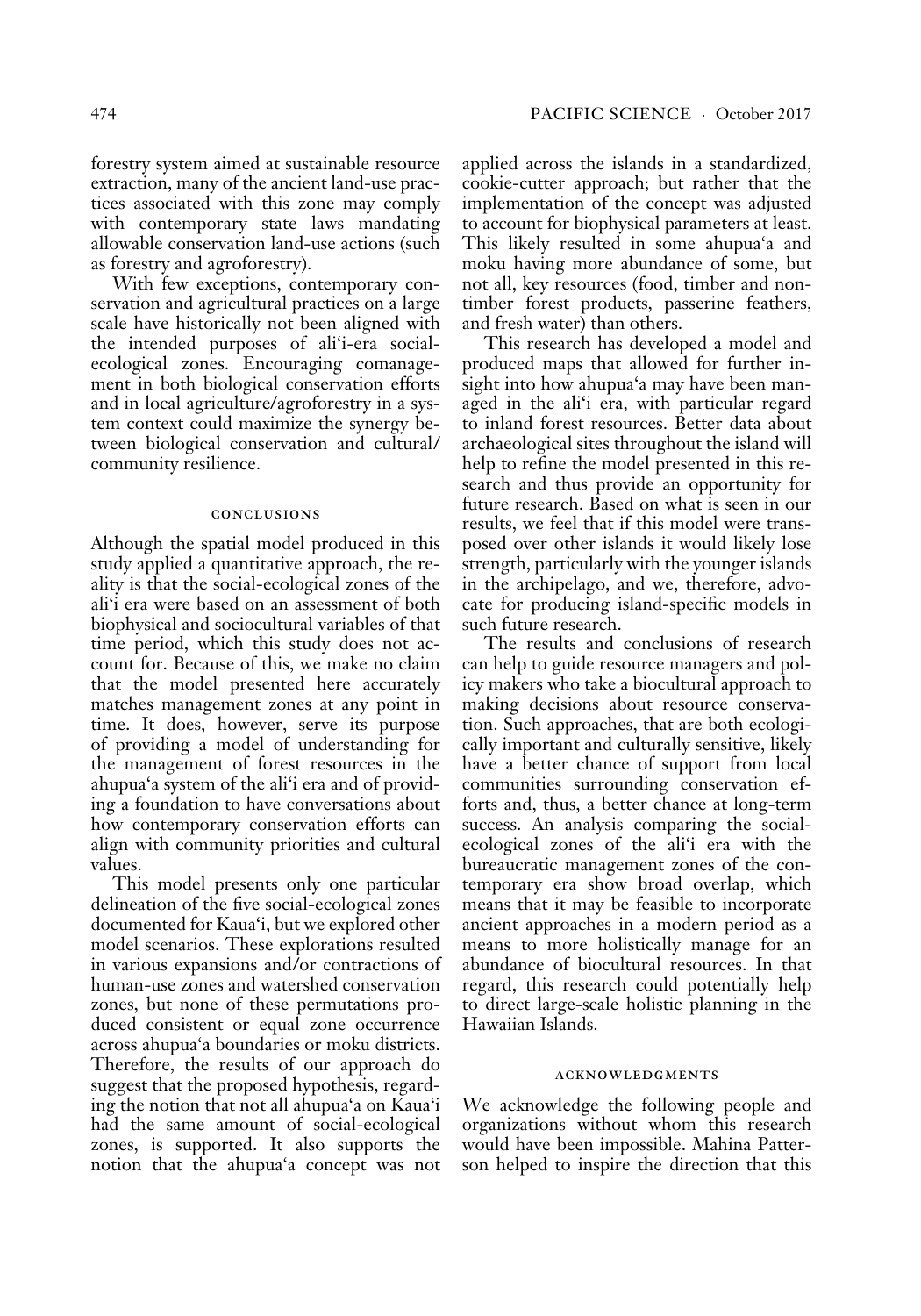research ended up taking. We had conversations with many people who gave insights into the foundations of this research. Among them are Kamana Beamer, Lei Wann, Pelika Bertleman, Chipper Wichman, Carlos Andrade, Bruce Wichman, Randy Wichman, Sam Gon, Këhaulani Kekua, D. Kamealoha Forrest, S. Kekuewa Kikiloi, Malia Akutagawa, Erik Burton, Kepä Maly, Fikret Berkes, Peter Vitousek, and Will McClatchey. In addition, thanks to Han Tseng at the University of Hawai'i at Mänoa and Ben Nyberg at the National Tropical Botanical Garden. Thanks, also, to the ESRI Conservation Program (ECP) for their continued GIS support to the National Tropical Botanical Garden. Resources for this research were provided by National Tropical Botanical Garden. Mahalo*.*

### **Literature Cited**

- Abbott I. A. 1992. Lä'au Hawai'i: Traditional Hawaiian uses of plants. Bishop Museum Press, Honolulu.
- Adriaensen, F., J. P. Chardon, G. De Blust, E. Swinnen, S. Villalba, H. Gulinck, and E. Matthysen. 2003. The application of 'least-cost' modelling as a functional landscape model. Landscape Urban Plann. 64:233–247.
- Andrade, C. 2008. Hä'ena: Through the eyes of ancestors. University of Hawai'i Press, Honolulu.
- Beamer, K. 2014. No Mäkou Ka Mana: Liberating the nation. Kamehameha Publishing, Honolulu.
- Berkes, F., J. Colding, and C. Folke. 2003. Navigating social-ecological systems: Building resilience for complexity and change. Cambridge University Press, Cambridge.
- Fornander, A. 1919. Hawaiian antiquities and folk-lore: The Hawaiians' account of the formation of their islands and origins of their race, with the traditions of their migrations, etc., as gathered from original sources, Vol. VI, Part II. Bishop Museum Press, Honolulu.
- Giambelluca, T. W., X. Shuai, M. L. Barnes, R. J. Alliss, R. J. Longman, T. Miura, Q. Chen, A. G. Frazier, R. G. Mudd, L.

Cuo, and A. D. Businger. 2014. Evapotranspiration of Hawai'i. Final report submitted to the U.S. Army Corps of Engineers, Honolulu District, and the Commission on Water Resource Management, State of Hawai'i.

- Gonschor, L., and K. Beamer. 2014. Towards an inventory of ahupua'a in the Hawaiian Kingdom: A survey of nineteenth- and early twentieth-century cartographic and archival records of the island of Hawai'i. Hawaii. J. Hist. 48:53–87.
- Handy, E. S. C. H., E. G. Handy, and M. K. Pukui. 1972. Native planters in old Hawaii: Their life, lore, and environment. B. P. Bishop Museum Press, Honolulu.
- Hooulumahiehie-i-ka-oni-malie-a-pua-lilialana-i-ka-wai. 1909. Ka Moolelo Hiwahiwa o Kawelo: Ka Hiapa'iole a ka Ikaika, ka Mea Nana i Hoohaahaa ke Oolea o Kauahoa, ka Ui o Hanalei. Home Rula. Hawai'i.
- Howey, M. C. L. 2007. Using multi-criteria cost surface analysis to explore past regional landscapes: A case study of ritual activity and social interaction in Michigan, AD 1200–1600. J. Archaeol. Sci. 34:1830– 1846.
- Kahä'ulelio, D. 2006. Ka 'Oihana lawai'a: Hawaiian fishing traditions. Bishop Museum Press, Honolulu.
- Kahn, J. G., K. Kawelu, V. Wichman, A. B. Carpenter, S. Moore, and T. Hunt. 2016. Understanding variability in the hinterlands: Settlement and subsistence in Miloli'i, Kaua'i, Hawaiian Islands. Archaeol. Oceania 51:196–213.
- Kamakau, S. M. 1961. Ruling chiefs of Hawaii. Kamehameha Schools Press, Honolulu.
- ———. 1976. Ka hana a ka poe kahiko. B. P. Bishop Museum Press, Honolulu.
- Kame'eleihiwa, L. 1992. Native land and foreign desires. Bishop Museum Press, Honolulu.
- Kanahele, P. K. 2003. Native Hawaiian environment. Division of Forestry and Wildlife, Department of Land and Natural Resources, Honolulu, Hawai'i.
- Kapohu, S. 1869. "He Kaaono Kauilani" *in* Ka Nupepa Kuokoa, 2 October 1869, Honolulu.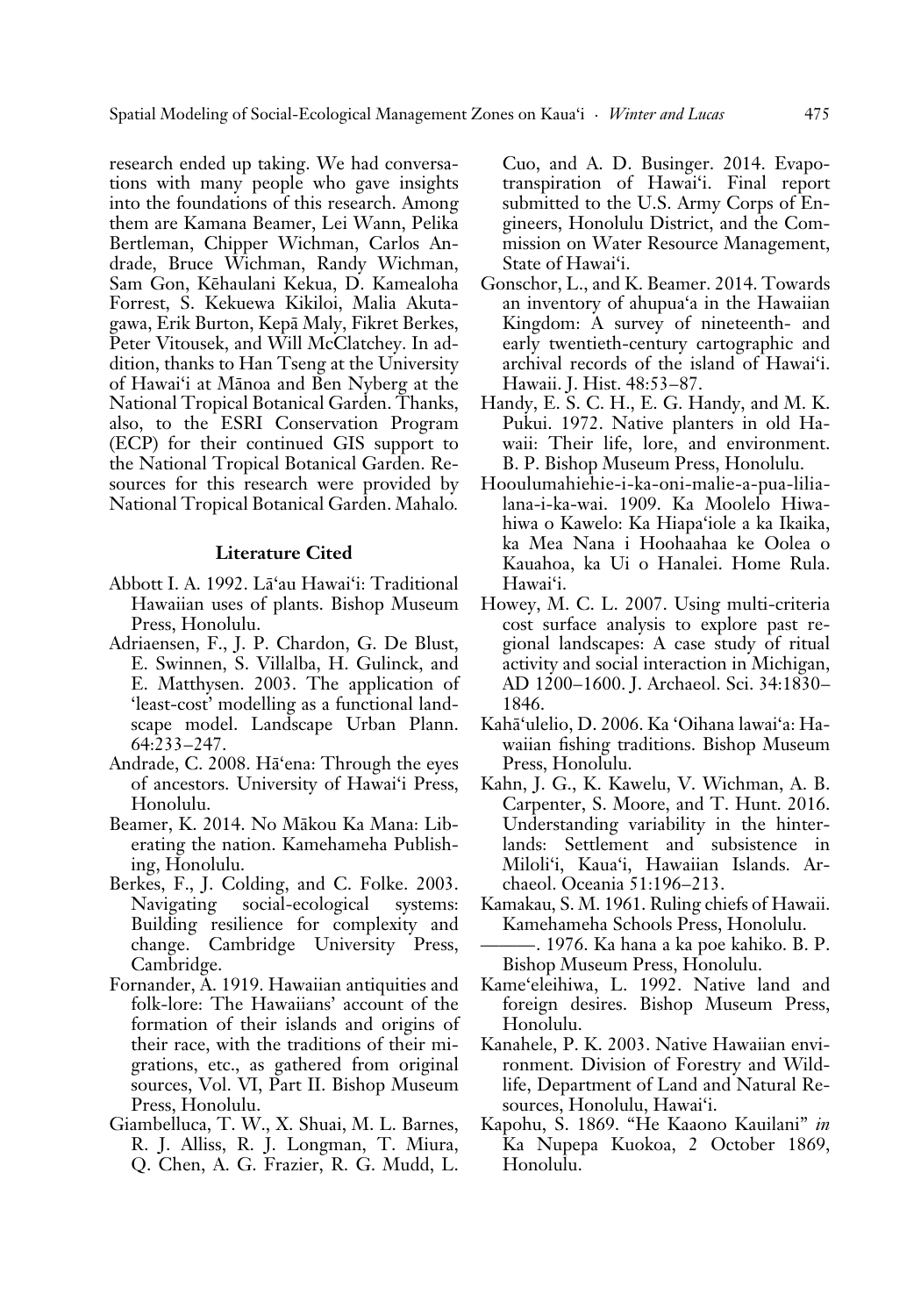- Kido, M. H. 1999. The river continuum concept and watershed-scale patterns in community structure, ecological function, and hydrology of Limahuli Stream, Haena, Kaua'i. Report to the Hawai'i Division of Aquatic Resources and the National Tropical Botanical Garden.
	- ———. 2008. A persistent species assemblage structure along a Hawaiian stream from catchment-to-sea. Environ. Biol. Fishes 82:223–235.
	- ———. 2013. A native species–based index of biological integrity for Hawaiian stream environments. Environ. Monit. Assess. 185:4063–4075.
- Ladefoged, T. N., P. V. Kirch, S. M. Gon, O. A. Chadwick, A. S. Hartshorn, and P. M. Vitousek. 2009. Opportunities and constraints for intensive agriculture in the Hawaiian archipelago prior to European contact. J. Archaeol. Sci. 36:2374– 2383.
- Lawrence, M. G. 2005. The relationship between relative humidity and the dewpoint temperature in moist air: A simple conversion and applications. Bull. Am. Meteorol. Soc. 86:225–233.
- Malo, D. 2006. Ka mo'olelo Hawai'i: Hawaiian traditions. Translation by M. N. Chun. First People's Productions, Honolulu.
- Maly, K., and O. Maly. 2003*a*. Hana ka lima, 'Ai ka waha: A collection of oral history accounts and oral history interviews with kama'äina residents and fisher-people of the lands in the Halele'a-Näpali region of the island of Kaua'i. A Kumu Pono Associates report for Limahuli Garden and the Hui Maka'äinana o Makana, Hä'ena.
	- ———. 2003*b*. He wahi mo'olelo no na lawai'a ma Kapalilua, Kona Hema, Hawai'i: A collection of oral history accounts and oral history interviews with elderkama'äina fisher-people from the Kapalilua region of South Kona, Hawai'i Island. A Kumu Pono Associates report for The Nature Conservancy of Hawai'i, Honolulu.
- Minerbi, L. 1999. Indigenous management models and protection of the ahupua'a. Soc. Process Hawaii 39:208–225.
- Mueller-Dombois, D. 2007. The Hawaiian ahupua'a land use system: Its biological resource zones and the challenge for silvicultural restoration. Bishop Mus. Bull. Cult. Environ. Stud. 3:23–33.
- Patolo, T. 2001. Archaeological reconnaissance survey at the Lower Preserve, Limahuli Valley, Ha'ena, Kaua'i. Report for National Tropical Botanical Garden, Kaläheo, Hawai'i.
- Price, J. P., J. D. Jacobi, S. M. Gon III, D. Matsuwaki, L. Mehrhoff, W. L. Wagner, M. Lucas, and B. Rowe. 2012. Mapping plant species ranges in the Hawaiian Islands: Developing a methodology and associated GIS layers. USGS Open-File Report Open File Report (2012-1192): 38. http://pubs.usgs.gov/of/2012/1192/ of2012-1192\_text.pdf.
- Pukui, M. K. 1983. 'Ölelo No'eau: Hawaiian proverbs and poetical sayings. Bishop Museum Press, Honolulu.
- Pukui, M. K., and S. H. Elbert. 1986. Hawaiian dictionary. Rev. and enl. ed. University of Hawai'i Press, Honolulu.
- Sherwood, A. R., and M. H. Kido. 2002. Watershed-scale comparisons of algal diversity in high-quality proximate Hawaiian stream ecosystems. Pac. Sci. 56:431–440.
- Taliaferro, M. S., B. A. Schriever, and M. S. Shackley. 2010. Obsidian procurement, least cost path analysis, and social interaction in the Mimbres area of southwestern New Mexico. J. Archaeol. Sci. 37:536–548.
- Titcomb, M. 1972. Native use of fish in Hawaii. University of Hawai'i Press, Honolulu.
- Vaughan, M. B., and P. M. Vitousek. 2013. Mahele: Sustaining communities through small-scale inshore fishery catch and sharing networks*.* Pac. Sci. 67:329–344.
- Wilmshurst, J. M., T. L. Hunt, C. P. Lipo, and A. J. Anderson. 2010. High-precision radiocarbon dating shows recent and rapid initial human colonization of East Polynesia. Proc. Natl. Acad. Sci. U.S.A. 108:1815– 1820.
- Winter, K. B. 2012. Kalo [Hawaiian taro: *Colocasia esculenta* (L.) Schott] varieties: An assessment of nomenclatural synonymy